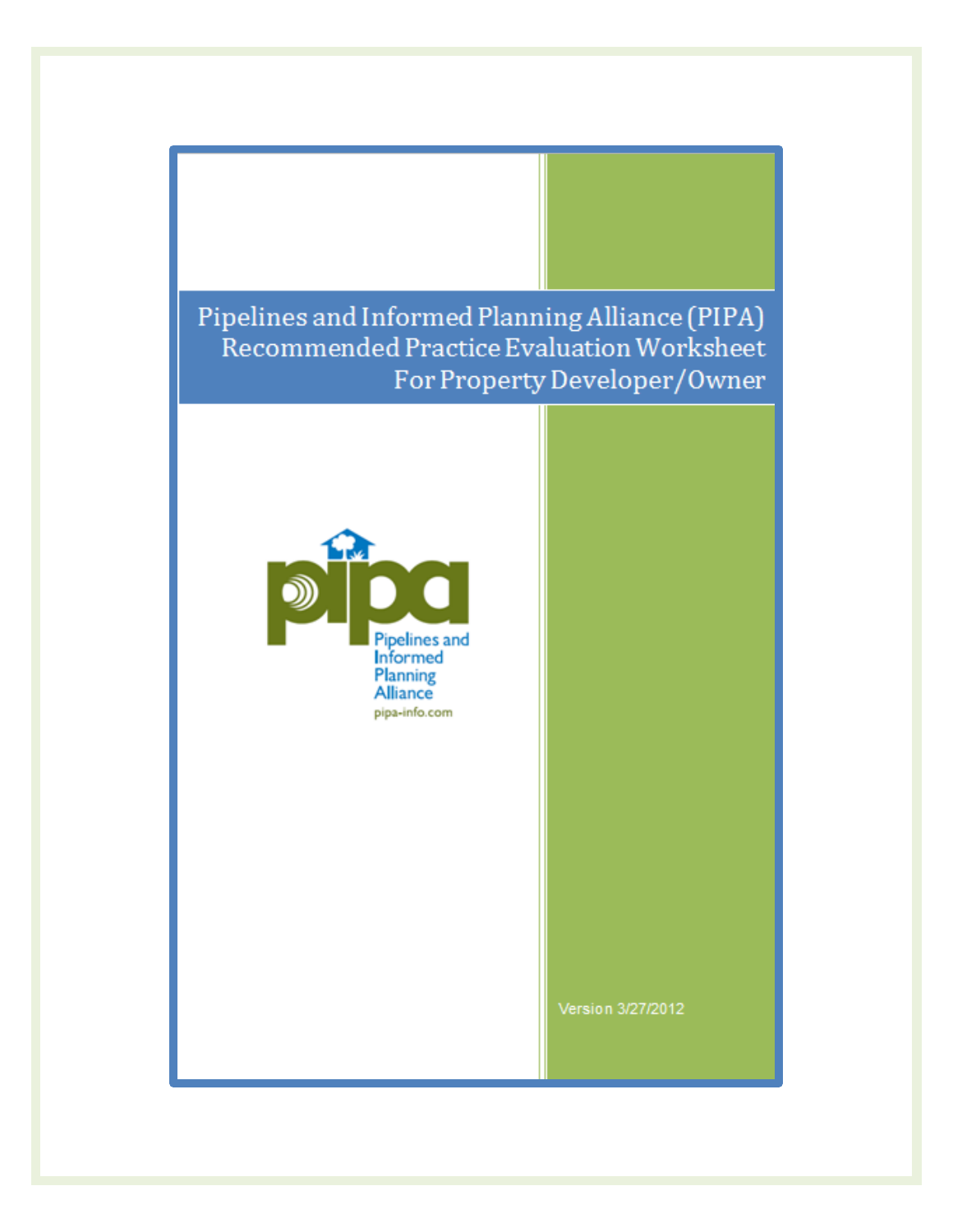#### **The Pipelines and Informed Planning Alliance (PIPA)**

PIPA is a stakeholder initiative led and supported by the US Department of Transportation's Pipeline and Hazardous Materials Safety Administration (PHMSA). PIPA's goal is to reduce risks and improve the safety of affected communities and transmission pipelines through implementation of recommended practices related to risk-informed land use and development near transmission pipelines. The PIPA recommended practices are not mandated by any public or private entity. However, they were developed by task teams of representative stakeholders using a consensus agreement process and the PIPA participants recommend that all stakeholders become aware of and implement the PIPA recommended practices where appropriate.

The PIPA recommended practices describe actions for key stakeholders, including property developers/owners, local government, transmission pipeline operators, and real estate commissions to improve pipeline safety. Property developers/owners are encouraged to become familiar with each of the recommended practices. Even though the property developers/owners tor may not be taking action under a practice, the property developers/owners may be affected by other stakeholders implementing the practice.

Within the PIPA Report, each recommended practice includes the practice title, a brief practice statement, the stakeholder audience intended to take action to implement the practice, practice details, and references if applicable. The recommended practices are grouped into one of two scenarios:

- Baseline (BL) Recommended Practices **–** These practices should be implemented by stakeholders in preparation for future land use and development.
- New Development (ND) Recommended Practices *–* These practices should be implemented by stakeholders when specific new land use and development projects are proposed.

A key PIPA recommended practice promotes consultation between property developers/owners and transmission pipeline operators early in the development process, so that development designs minimize risks to the populace living or working nearby and are consistent with the needs and legal rights of the operators. This is an important concept to put into practice. If the transmission pipeline operator is involved early in the development process, there should be adequate time to incorporate the operator's concerns into the design. Property developers/owners have an opportunity to influence pipeline and community safety through siting, design and construction considerations. The PIPA recommended practices ND11 – ND23 promote ways to:

- 1. Reduce pipeline risk maximize the separation between the structure and the pipeline right of way
- 2. Prevent interference with emergency response and pipeline operations & maintenance
- 3. Prevent environmental contamination
- 4. Reduce the likelihood of excavation damage
- 5. Consider pipeline noise and odor
- 6. Consider ability to evacuate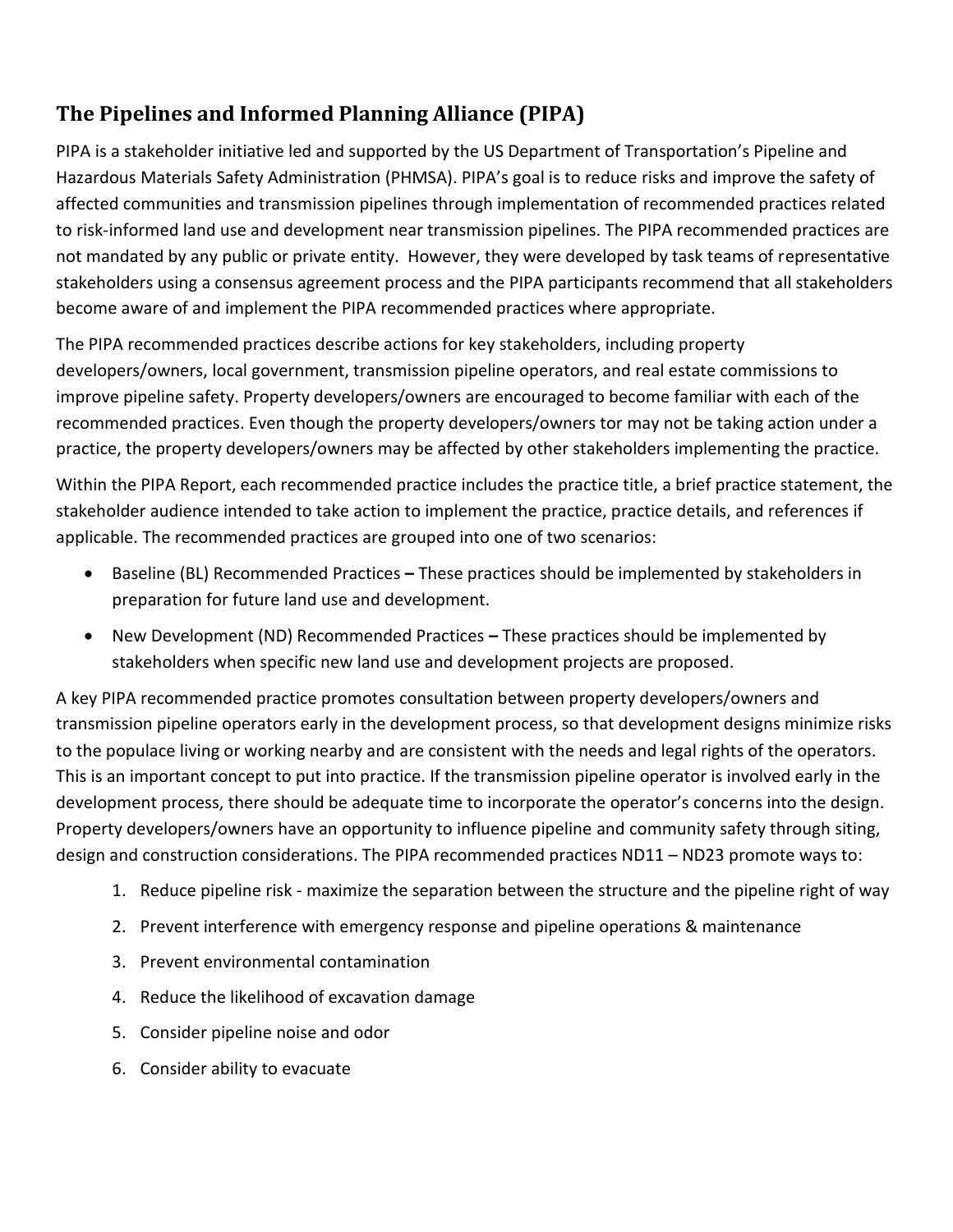#### **PIPA Recommended Practice Evaluation Worksheet**

This worksheet was developed to facilitate a property developer/owner's review of the PIPA recommended practices compared with their current practices. The practices are grouped in functional categories which include: Land Planning and Development, Pipeline Maintenance & Damage Prevention, Maps & Records, and Communication. Practices for which property developers/owners have a primary action are presented first. Practices for which other stakeholders have the primary action are shaded and follow those for property developers/owners.

The worksheet includes each PIPA recommended practice statement, actions property developers/owners might consider to implement the practice, and a column for use in describing the property developers/owner's current relevant practices and the actions needed or that are being considered to address the recommended practice. Th[e PIPA Report](http://primis.phmsa.dot.gov/comm/pipa/LandUsePlanning.htm?nocache=1117) contains the recommended practices in their entirety. Transmission pipeline locations can be found in the [National Pipeline Mapping System](https://www.npms.phmsa.dot.gov/) (NPMS).

The following is an example of how property developers/owners might evaluate PIPA Recommended Practice ND06:

| <b>PIPA</b><br>RP# | <b>Practice Title and</b><br><b>Description</b>                                                                                                                                                                                                                                                                                                                                                                                                                                                   | <b>Property Developer/Owner</b><br><b>Practice</b>                                                                                                                                                                                                                                                                                                                                                                                                                                                                                                                                                                                                                                                                                         | <b>Current Practice</b><br><b>Action(s) Needed or</b><br><b>Considered</b> |
|--------------------|---------------------------------------------------------------------------------------------------------------------------------------------------------------------------------------------------------------------------------------------------------------------------------------------------------------------------------------------------------------------------------------------------------------------------------------------------------------------------------------------------|--------------------------------------------------------------------------------------------------------------------------------------------------------------------------------------------------------------------------------------------------------------------------------------------------------------------------------------------------------------------------------------------------------------------------------------------------------------------------------------------------------------------------------------------------------------------------------------------------------------------------------------------------------------------------------------------------------------------------------------------|----------------------------------------------------------------------------|
| <b>ND06</b>        | <b>Require Consideration of</b><br><b>Transmission Pipeline Facilities in</b><br><b>Land Development Design</b><br>Whenever development is proposed<br>on property containing transmission<br>pipeline facilities, local governments<br>should require that the submitted<br>land development plans address in<br>detail the steps necessary to safely<br>integrate the transmission pipeline<br>into the design of the project.<br>Primary Action: Local Government,<br>Property Developer/Owner | Address the detailed steps necessary<br>to safely integrate the affected<br>transmission pipelines into the design<br>of the project. This should be<br>included along with other issues that<br>must be addressed as part of the land<br>development review process, such as<br>the availability of potable water,<br>sewer, adequate roads,<br>environmental constraints, etc.<br>Document that PIPA Recommended<br>Practices ND11 through ND23 were<br>considered, as applicable, for new<br>land development located within a<br>transmission pipeline planning area,<br>to reduce the potential safety impacts<br>of transmission pipeline incidents and<br>to avoid interference with pipeline<br>operations and emergency response. |                                                                            |

For more information, property developers/owners can contact the [PHMSA Community Assistance and Technical](http://primis.phmsa.dot.gov/comm/CATS.htm?nocache=4912)  [Services \(CATS\) representatives.](http://primis.phmsa.dot.gov/comm/CATS.htm?nocache=4912) Email: [Christie.Murray@dot.gov.](mailto:Christie.Murray@dot.gov)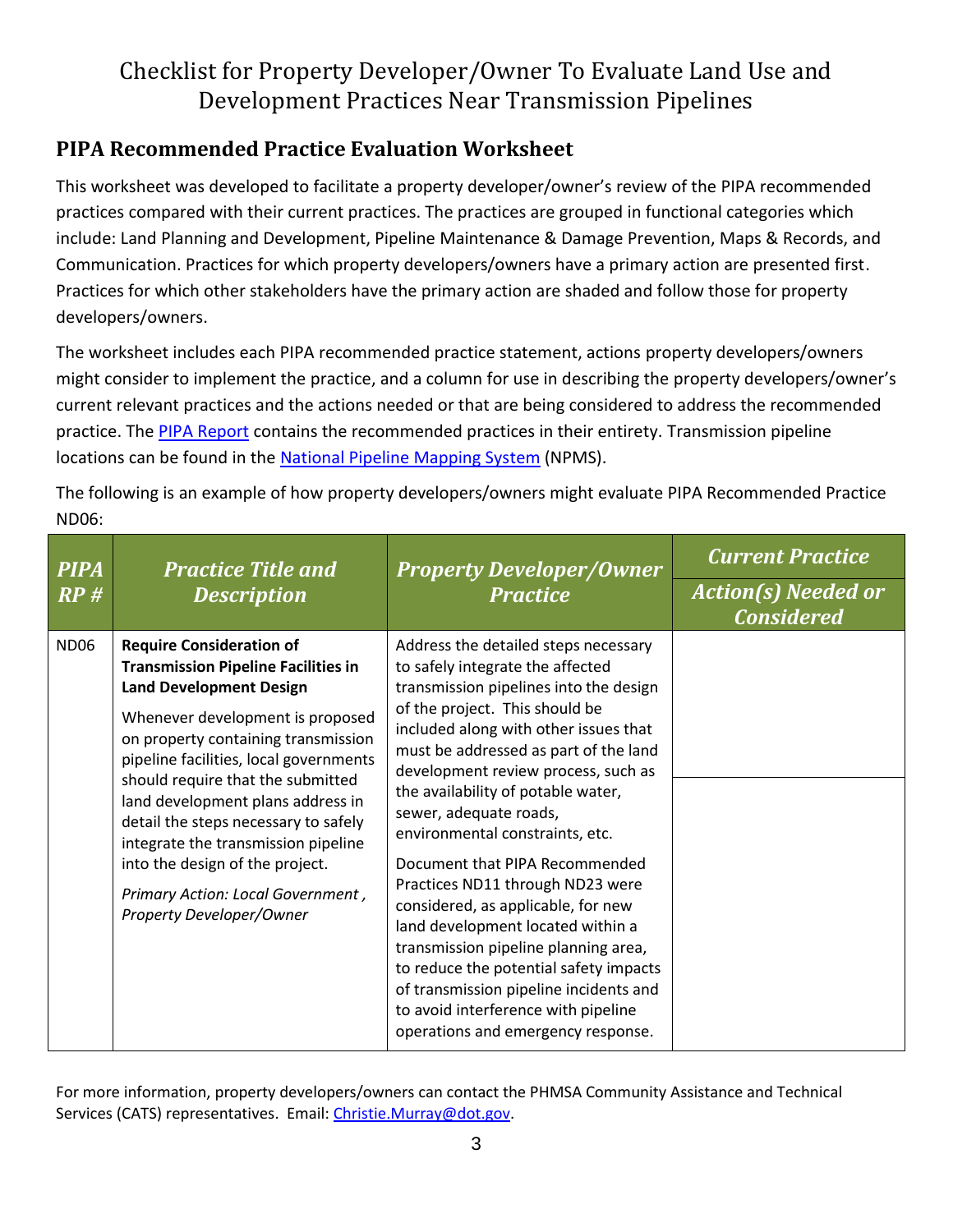|                    | <b>Practice Title and</b><br><b>Description</b>                                                                                                                                                                                                                                                                                                                                                                             | <b>Property</b><br><b>Developer/Owner Practice</b>                                                                                                                                                                                                                                                                                                                                                                                                                                                | <b>Current Practice</b>                         |  |  |
|--------------------|-----------------------------------------------------------------------------------------------------------------------------------------------------------------------------------------------------------------------------------------------------------------------------------------------------------------------------------------------------------------------------------------------------------------------------|---------------------------------------------------------------------------------------------------------------------------------------------------------------------------------------------------------------------------------------------------------------------------------------------------------------------------------------------------------------------------------------------------------------------------------------------------------------------------------------------------|-------------------------------------------------|--|--|
| <b>PIPA</b><br>RP# |                                                                                                                                                                                                                                                                                                                                                                                                                             |                                                                                                                                                                                                                                                                                                                                                                                                                                                                                                   | <b>Action(s) Needed or</b><br><b>Considered</b> |  |  |
|                    |                                                                                                                                                                                                                                                                                                                                                                                                                             | Recommended Practices: Primary Action for Property Developer/Owner                                                                                                                                                                                                                                                                                                                                                                                                                                |                                                 |  |  |
|                    | <b>Land Planning and Development</b>                                                                                                                                                                                                                                                                                                                                                                                        |                                                                                                                                                                                                                                                                                                                                                                                                                                                                                                   |                                                 |  |  |
| <b>ND02</b>        | <b>Gather Information for Design of</b><br><b>Property Development near</b><br><b>Transmission Pipelines</b><br>In designing a proposed property<br>development the property<br>developer/owner should use all<br>reasonable means to obtain<br>information about transmission<br>pipeline facilities in the area of the<br>proposed development.<br><b>Primary Action: Property</b><br>Developer/Owner, Pipeline Operators | Using NPMS, determine if there is a<br>transmission pipeline in the vicinity<br>of the property development. If there<br>is a transmission pipeline, contact the<br>pipeline operator(s) to verify the<br>location of the pipeline and the<br>pipeline easement. Some one-call<br>centers have a process for receiving<br>and transmitting request for<br>meetings between developers and<br>pipeline operators.                                                                                  |                                                 |  |  |
| <b>ND03</b>        | <b>Review Acceptability of Proposed</b><br><b>Land Use of Transmission Pipeline</b><br><b>Right-of-Way Prior to Design</b><br>The property developer/owner should<br>review preliminary information about<br>acceptable land uses on a<br>transmission pipeline right-of-way<br>prior to the design of a property<br>development.<br><b>Primary Action: Property</b><br>Developer/Owner                                     | When possible, facilitate effective<br>communications among pipeline<br>safety stakeholders regarding land<br>use planning and development near<br>transmission pipelines to help assure<br>public and pipeline safety. Appendix<br>D lists common land use activities as<br>a guideline in determining if a<br>proposed land use may be<br>acceptable or not.<br>Understanding encroachment issues<br>can help to facilitate their resolution.<br>(Reference PIPA Recommended<br>Practice BL13.) |                                                 |  |  |
| <b>ND04</b>        | <b>Coordinate Property Development</b><br><b>Design and Construction with</b><br><b>Transmission Pipeline Operator</b><br>When property development is<br>planned within the consultation zone<br>(reference PIPA Recommended                                                                                                                                                                                               | Communicate with the pipeline<br>operator at the earliest reasonable<br>date in the design phase.                                                                                                                                                                                                                                                                                                                                                                                                 |                                                 |  |  |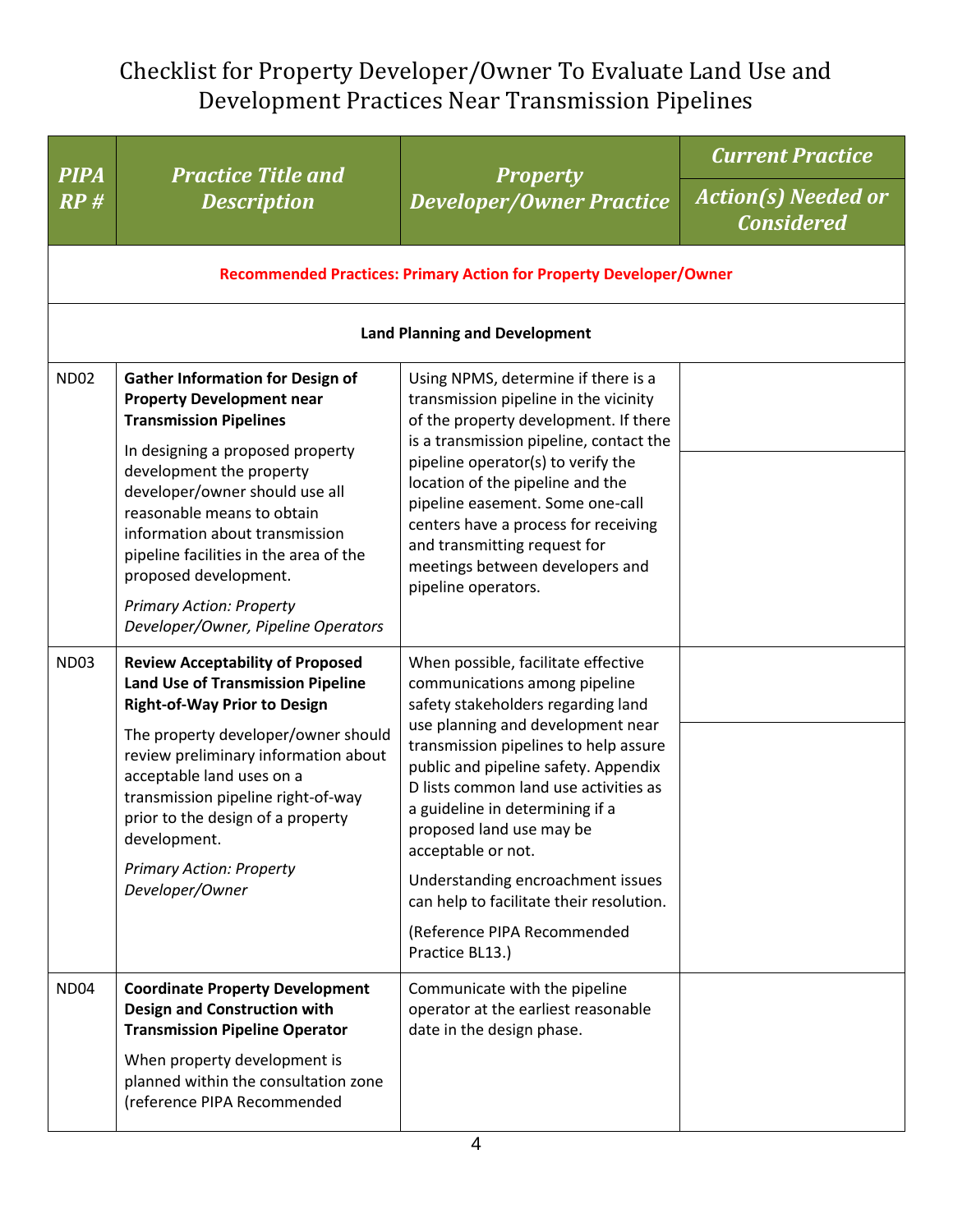| <b>PIPA</b> | <b>Practice Title and</b><br><b>Description</b>                                                                                                                                                                                                                                                                                                                                                                                                                                                   | <b>Property</b><br><b>Developer/Owner Practice</b>                                                                                                                                                                                                                                                                                                                                                                                                                                                                                                                                                                                                                                                                                            | <b>Current Practice</b>                         |
|-------------|---------------------------------------------------------------------------------------------------------------------------------------------------------------------------------------------------------------------------------------------------------------------------------------------------------------------------------------------------------------------------------------------------------------------------------------------------------------------------------------------------|-----------------------------------------------------------------------------------------------------------------------------------------------------------------------------------------------------------------------------------------------------------------------------------------------------------------------------------------------------------------------------------------------------------------------------------------------------------------------------------------------------------------------------------------------------------------------------------------------------------------------------------------------------------------------------------------------------------------------------------------------|-------------------------------------------------|
| RP#         |                                                                                                                                                                                                                                                                                                                                                                                                                                                                                                   |                                                                                                                                                                                                                                                                                                                                                                                                                                                                                                                                                                                                                                                                                                                                               | <b>Action(s) Needed or</b><br><b>Considered</b> |
|             | Practice BL05), the property<br>developer/owner and the<br>transmission pipeline operator should<br>communicate to ensure possible<br>impacts of pipeline incidents and<br>maintenance needs are considered<br>during development design and<br>construction.<br><b>Primary Action: Property</b><br>Developer/Owner, Pipeline Operators                                                                                                                                                           |                                                                                                                                                                                                                                                                                                                                                                                                                                                                                                                                                                                                                                                                                                                                               |                                                 |
| <b>ND06</b> | <b>Require Consideration of</b><br><b>Transmission Pipeline Facilities in</b><br><b>Land Development Design</b><br>Whenever development is proposed<br>on property containing transmission<br>pipeline facilities, local governments<br>should require that the submitted<br>land development plans address in<br>detail the steps necessary to safely<br>integrate the transmission pipeline<br>into the design of the project.<br>Primary Action: Local Government,<br>Property Developer/Owner | Address the detailed steps necessary<br>to safely integrate the affected<br>transmission pipelines into the<br>design of the project. This should be<br>included along with other issues that<br>must be addressed as part of the<br>land development review process,<br>such as the availability of potable<br>water, sewer, adequate roads,<br>environmental constraints, etc.<br>Document that PIPA Recommended<br>Practices ND11 through ND23 were<br>considered, as applicable, for new<br>land development located within a<br>transmission pipeline planning area,<br>to reduce the potential safety<br>impacts of transmission pipeline<br>incidents and to avoid interference<br>with pipeline operations and<br>emergency response. |                                                 |
| <b>ND08</b> | <b>Collaborate on Alternate Use and</b><br><b>Development of Transmission</b><br><b>Pipeline Right-of-Way</b>                                                                                                                                                                                                                                                                                                                                                                                     | Collaborate with operators and local<br>governments to identify alternative<br>uses of transmission pipeline rights-<br>of-way and define who would                                                                                                                                                                                                                                                                                                                                                                                                                                                                                                                                                                                           |                                                 |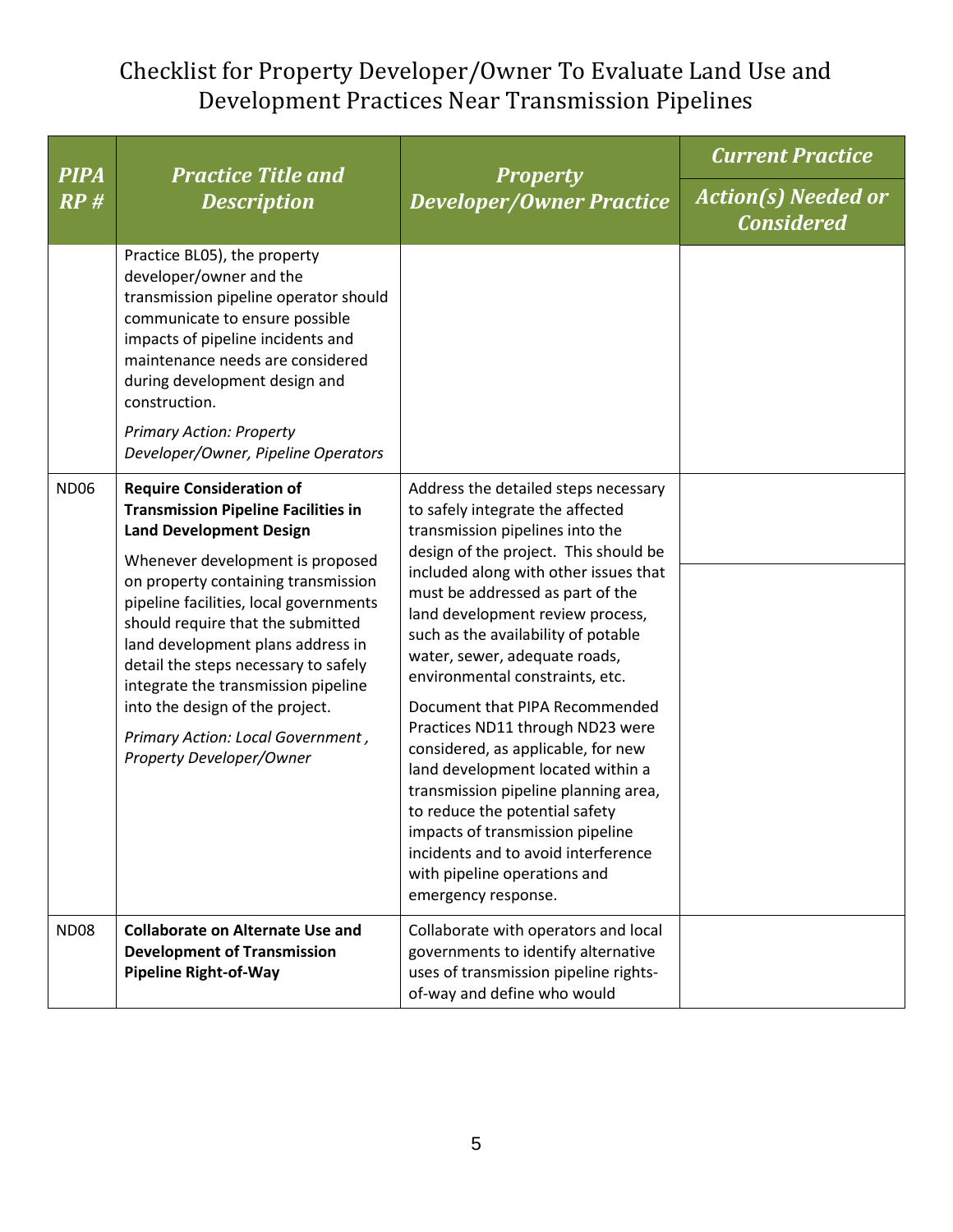| <b>PIPA</b> | <b>Practice Title and</b><br><b>Description</b>                                                                                                                                                                                                                                             | <b>Property</b><br><b>Developer/Owner Practice</b>                                                                                                                                                                                               | <b>Current Practice</b>                         |
|-------------|---------------------------------------------------------------------------------------------------------------------------------------------------------------------------------------------------------------------------------------------------------------------------------------------|--------------------------------------------------------------------------------------------------------------------------------------------------------------------------------------------------------------------------------------------------|-------------------------------------------------|
| RP#         |                                                                                                                                                                                                                                                                                             |                                                                                                                                                                                                                                                  | <b>Action(s) Needed or</b><br><b>Considered</b> |
|             | Property developers/owners, local<br>governments and transmission<br>pipeline operators may collaborate on<br>alternative use of the transmission<br>pipeline right-of-way and related<br>maintenance.                                                                                      | maintain the rights-of-way under<br>specific circumstances. Appendix C<br>provides visual examples of<br>successful collaborative efforts and<br>situations to avoid.                                                                            |                                                 |
|             | Primary Action: Local Government,<br>Property Developer/Owner, Pipeline<br><b>Operators</b>                                                                                                                                                                                                 |                                                                                                                                                                                                                                                  |                                                 |
| <b>ND11</b> | <b>Reduce Transmission Pipeline Risk</b><br>through Design and Location of New<br><b>Parking Lots and Parking Structures</b><br>Parking lots and parking structures<br>should be preferentially located and<br>designed to reduce the consequences<br>that could result from a transmission | Consider location and design<br>elements of commercial<br>developments such as parking lots<br>and parking structures to reduce the<br>potential safety impacts of<br>transmission pipeline incidents and<br>to avoid interference with pipeline |                                                 |
|             | pipeline incident and to reduce<br>potential interference with<br>transmission pipeline maintenance<br>and inspections.<br>Primary Action: Local Government,                                                                                                                                | operations/emergency response<br>when development is adjacent to a<br>pipeline right-of-way.                                                                                                                                                     |                                                 |
| <b>ND12</b> | Property Developer/Owner<br><b>Reduce Transmission Pipeline Risk</b><br>through Design and Location of New<br><b>Roads</b>                                                                                                                                                                  | Consider location and design<br>elements of road developments to                                                                                                                                                                                 |                                                 |
|             | Roads and associated appurtenances<br>should be preferentially located and<br>designed to reduce the consequences<br>that could result from a transmission<br>pipeline incident and reduce the<br>potential of interference with pipeline<br>operations and maintenance.                    | reduce the potential safety impacts<br>of transmission pipeline incidents<br>and to avoid interference with<br>pipeline operations/emergency<br>response when development is<br>adjacent to or crosses a pipeline<br>right-of-way.               |                                                 |
|             | Primary Action: Local Government,<br>Property Developer/Owner                                                                                                                                                                                                                               |                                                                                                                                                                                                                                                  |                                                 |
| <b>ND13</b> | <b>Reduce Transmission Pipeline Risk</b><br>through Design and Location of New                                                                                                                                                                                                              | Consider location and design<br>elements of new utilities and related<br>infrastructure developments to                                                                                                                                          |                                                 |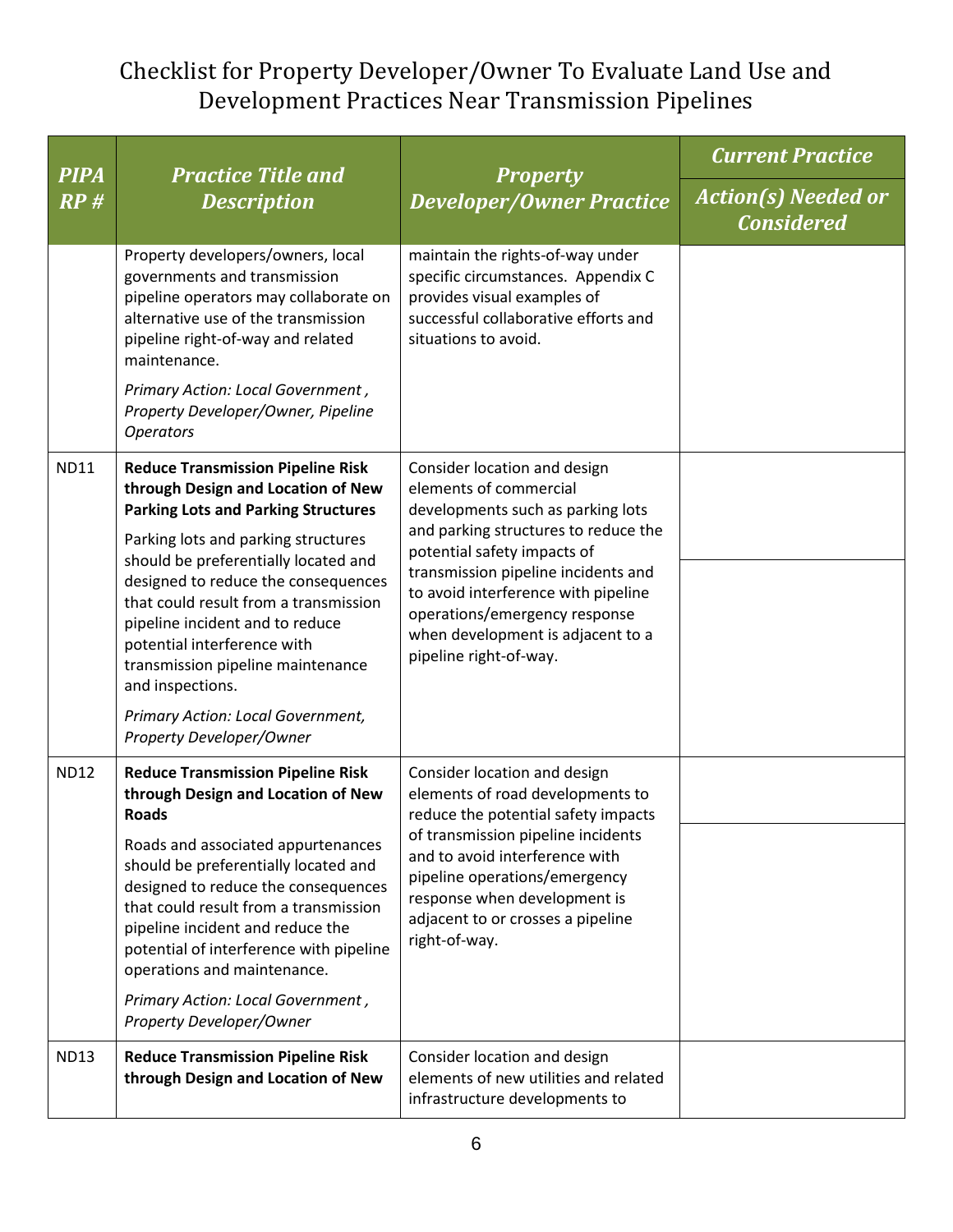| <b>PIPA</b> | <b>Practice Title and</b><br><b>Description</b>                                                                                                                                                                                                                                                                                                                                                                                                                                                                                                                                                               | <b>Property</b><br><b>Developer/Owner Practice</b>                                                                                                                                                                                                                                                                                                   | <b>Current Practice</b>                         |
|-------------|---------------------------------------------------------------------------------------------------------------------------------------------------------------------------------------------------------------------------------------------------------------------------------------------------------------------------------------------------------------------------------------------------------------------------------------------------------------------------------------------------------------------------------------------------------------------------------------------------------------|------------------------------------------------------------------------------------------------------------------------------------------------------------------------------------------------------------------------------------------------------------------------------------------------------------------------------------------------------|-------------------------------------------------|
| RP#         |                                                                                                                                                                                                                                                                                                                                                                                                                                                                                                                                                                                                               |                                                                                                                                                                                                                                                                                                                                                      | <b>Action(s) Needed or</b><br><b>Considered</b> |
|             | <b>Utilities and Related Infrastructure</b><br>Utilities (both above and below<br>ground) and related infrastructure<br>should be preferentially located and<br>designed to reduce the consequences<br>that could result from a transmission<br>pipeline incident and to reduce the<br>potential of interference with<br>transmission pipeline maintenance<br>and inspections.<br>Primary Action: Local Government,<br><b>Property Developer/Owner</b>                                                                                                                                                        | reduce the potential safety impacts<br>of transmission pipeline incidents<br>and to avoid interference with<br>pipeline operations/emergency<br>response when development is<br>adjacent to or crosses a pipeline<br>right-of-way.                                                                                                                   |                                                 |
| <b>ND14</b> | <b>Reduce Transmission Pipeline Risk</b><br>through Design and Location of<br><b>Aboveground Water Management</b><br><b>Infrastructure</b><br>Storm water and irrigation water<br>management facilities, retention<br>ponds, and other above-ground water<br>management infrastructure should be<br>preferentially located and designed to<br>reduce the consequences that could<br>result from a transmission pipeline<br>incident and to reduce the potential<br>of interference with transmission<br>pipeline operations and maintenance.<br>Primary Action: Local Government,<br>Property Developer/Owner | Consider location and design<br>elements of new aboveground water<br>management infrastructure<br>developments to reduce the<br>potential safety impacts of<br>transmission pipeline incidents and<br>to avoid interference with pipeline<br>operations/emergency response<br>when development is adjacent to or<br>crosses a pipeline right-of-way. |                                                 |
| <b>ND15</b> | Plan and Locate Vegetation to<br><b>Prevent Interference with</b>                                                                                                                                                                                                                                                                                                                                                                                                                                                                                                                                             | Discuss with the pipeline operator<br>the proper planning and location of                                                                                                                                                                                                                                                                            |                                                 |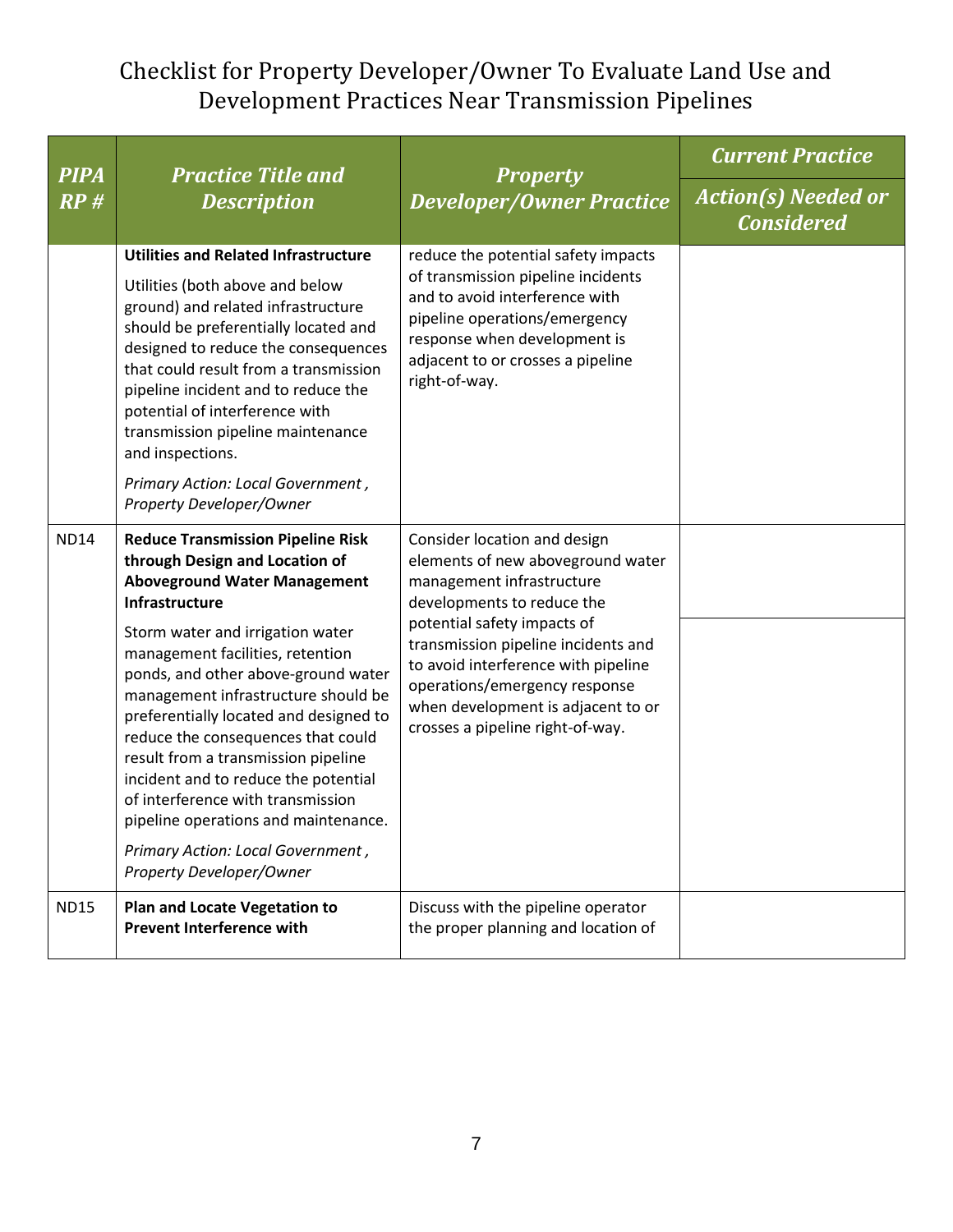| <b>PIPA</b> | <b>Practice Title and</b><br><b>Description</b>                                                                                                                                                                                                                                                                                                                                                                                                                                                                                                                                                                                            | <b>Property</b><br><b>Developer/Owner Practice</b>                                                                                                                                                                                                                                                                                                                                                            | <b>Current Practice</b>                         |
|-------------|--------------------------------------------------------------------------------------------------------------------------------------------------------------------------------------------------------------------------------------------------------------------------------------------------------------------------------------------------------------------------------------------------------------------------------------------------------------------------------------------------------------------------------------------------------------------------------------------------------------------------------------------|---------------------------------------------------------------------------------------------------------------------------------------------------------------------------------------------------------------------------------------------------------------------------------------------------------------------------------------------------------------------------------------------------------------|-------------------------------------------------|
| RP#         |                                                                                                                                                                                                                                                                                                                                                                                                                                                                                                                                                                                                                                            |                                                                                                                                                                                                                                                                                                                                                                                                               | <b>Action(s) Needed or</b><br><b>Considered</b> |
|             | <b>Transmission Pipeline Activities</b><br>Trees and other vegetation should be<br>planned and located to reduce the<br>potential of interference with<br>transmission pipeline operations,<br>maintenance, and inspections.<br>Primary Action: Local Government,<br>Property Developer/Owner                                                                                                                                                                                                                                                                                                                                              | vegetation to reduce the potential of<br>interference with transmission<br>pipeline operations, maintenance,<br>and inspections.                                                                                                                                                                                                                                                                              |                                                 |
| <b>ND16</b> | <b>Locate and Design Water Supply and</b><br><b>Sanitary Systems to Prevent</b><br><b>Contamination and Excavation</b><br><b>Damage</b><br>Individual water supplies (water<br>wells), small public/private water<br>systems and sanitary disposal systems<br>(septic tanks, leach or drain fields)<br>should be designed and located to<br>prevent excavation damage to<br>transmission pipelines, interference<br>with transmission pipeline<br>maintenance and inspections, and<br>environmental contamination in the<br>event of a transmission pipeline<br>incident.<br>Primary Action: Local Government,<br>Property Developer/Owner | Consider location and design<br>elements of water supplies (wells),<br>water supply systems, and sanitary<br>disposal systems to reduce the<br>potential of environmental<br>contamination in the event of a<br>pipeline incident, prevent excavation<br>damage to the pipeline, and avoid<br>interference with pipeline operations<br>when development is adjacent to or<br>crosses a pipeline right-of-way. |                                                 |
| <b>ND17</b> | <b>Reduce Transmission Pipeline Risk in</b><br><b>New Development for Residential,</b><br>Mixed-Use, and Commercial Land<br><b>Use</b><br>New development within a                                                                                                                                                                                                                                                                                                                                                                                                                                                                         | Reduce risk by locating structures<br>away from the ROW, ensuring<br>adequate access for pipeline<br>operations & maintenance and<br>future pipeline facilities, and                                                                                                                                                                                                                                          |                                                 |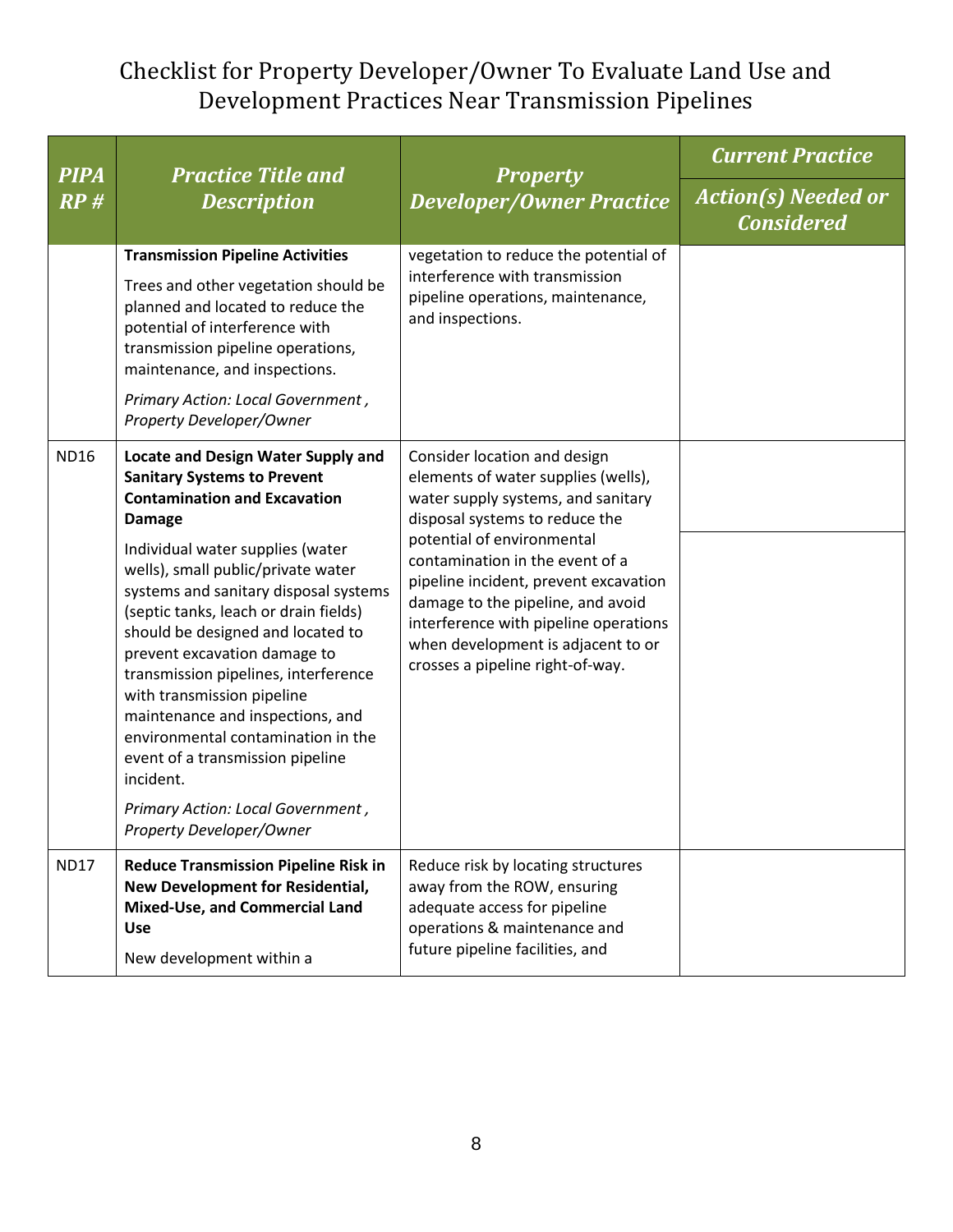| <b>PIPA</b> | <b>Practice Title and</b><br><b>Description</b>                                                                                                                                                                                                                                                                                                                                                                                                                                                                                                                 | <b>Property</b><br><b>Developer/Owner Practice</b>                                                                                                                                                                                                                                                                                                                                                                                                                              | <b>Current Practice</b>                         |
|-------------|-----------------------------------------------------------------------------------------------------------------------------------------------------------------------------------------------------------------------------------------------------------------------------------------------------------------------------------------------------------------------------------------------------------------------------------------------------------------------------------------------------------------------------------------------------------------|---------------------------------------------------------------------------------------------------------------------------------------------------------------------------------------------------------------------------------------------------------------------------------------------------------------------------------------------------------------------------------------------------------------------------------------------------------------------------------|-------------------------------------------------|
| RP#         |                                                                                                                                                                                                                                                                                                                                                                                                                                                                                                                                                                 |                                                                                                                                                                                                                                                                                                                                                                                                                                                                                 | <b>Action(s) Needed or</b><br><b>Considered</b> |
|             | transmission pipeline planning area<br>(see PIPA Recommended Practice<br>BL06) should be designed and<br>buildings located to reduce the<br>consequences that could result from a<br>transmission pipeline incident and to<br>provide adequate access to the<br>pipeline for operations and<br>maintenance.<br>Primary Action: Local Government,<br>Property Developer/Owner                                                                                                                                                                                    | considering evacuation routes in the<br>event of a pipeline incident.<br>Specific emergency plans should be<br>developed for difficult to evacuate<br>buildings.<br>Check to ensure appropriate life<br>safety codes and enhanced fire<br>protection has been considered<br>where needed. Consider modeling of<br>fire, explosion, or toxic release<br>impacts that could occur during a<br>transmission pipeline incident for the<br>specific land use under<br>consideration. |                                                 |
| <b>ND18</b> | <b>Consider Transmission Pipeline</b><br><b>Operation Noise and Odor in Design</b><br>and Location of Residential, Mixed-<br>Use, and Commercial Land Use<br><b>Development</b><br>Consider noise, odor and other issues<br>when planning and locating<br>developments near above-ground<br>transmission pipeline facilities, such<br>as compressor stations, pumping<br>stations, odorant equipment,<br>regulator stations and other pipeline<br>appurtenances.<br>Primary Action: Local Government,<br>Property Developer/Owner, Pipeline<br><b>Operators</b> | Use information provided by pipeline<br>operators regarding aboveground<br>pipeline facilities to understand the<br>impact of such facilities on proposed<br>land use and development. Establish<br>requirements for land use and<br>development around the particular<br>aboveground sites based upon the<br>guidance on specific land uses<br>provided in the PIPA recommended<br>practices.                                                                                  |                                                 |
| <b>ND19</b> | <b>Reduce Transmission Pipeline Risk</b><br>through Design and Location of New<br><b>Industrial Land Use Development</b><br>New industrial land use development                                                                                                                                                                                                                                                                                                                                                                                                 | Reduce risk by locating structures<br>away from the ROW, ensuring<br>adequate access for pipeline<br>operations & maintenance and                                                                                                                                                                                                                                                                                                                                               |                                                 |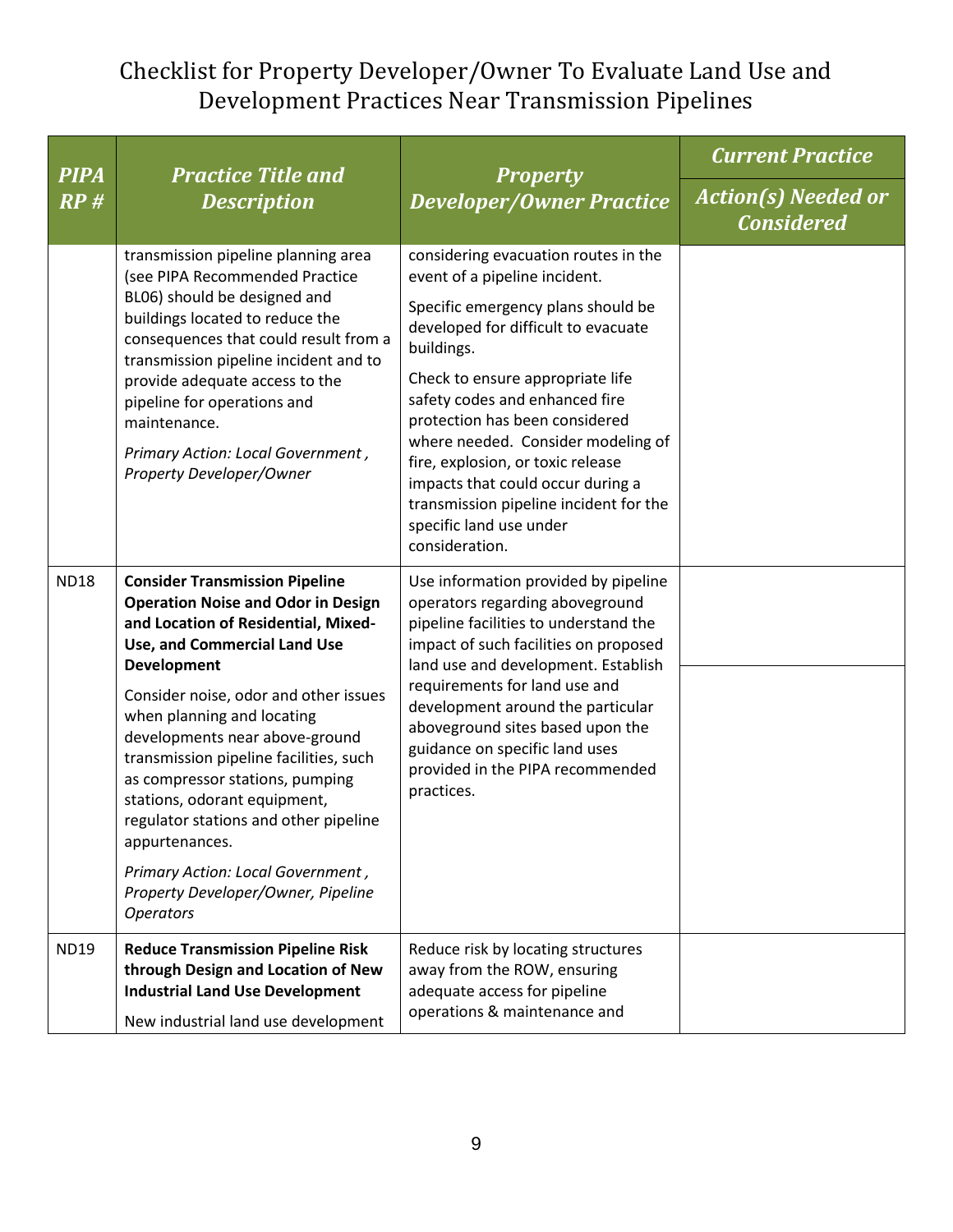| <b>PIPA</b> | <b>Practice Title and</b><br><b>Description</b>                                                                                                                                                                                                                          | <b>Property</b><br><b>Developer/Owner Practice</b>                                                                                                                                                                                                                                                                                                              | <b>Current Practice</b>                         |
|-------------|--------------------------------------------------------------------------------------------------------------------------------------------------------------------------------------------------------------------------------------------------------------------------|-----------------------------------------------------------------------------------------------------------------------------------------------------------------------------------------------------------------------------------------------------------------------------------------------------------------------------------------------------------------|-------------------------------------------------|
| RP#         |                                                                                                                                                                                                                                                                          |                                                                                                                                                                                                                                                                                                                                                                 | <b>Action(s) Needed or</b><br><b>Considered</b> |
|             | within a transmission pipeline<br>planning area (see PIPA<br>Recommended Practice BL06) should                                                                                                                                                                           | future pipeline facilities, and<br>considering evacuation routes in the<br>event of a pipeline incident.                                                                                                                                                                                                                                                        |                                                 |
|             | be designed and buildings located to<br>reduce the consequences that could<br>result from a transmission pipeline<br>incident and reduce the potential of<br>interference with transmission<br>pipeline operations and maintenance.<br>Primary Action: Local Government, | More complex emergency plans may<br>need to be developed depending on<br>the hazardous materials are stored in<br>the structure. Critical infrastructure<br>such as power plants, and water<br>supplies may be compromised during<br>a pipeline incident. Consider<br>additional precautions concerning<br>water supplies in ND 16.=                            |                                                 |
|             | Property Developer/Owner                                                                                                                                                                                                                                                 | Check to ensure appropriate life<br>safety codes and enhanced fire<br>protection have been considered<br>where needed. Consider modeling of<br>fire, explosion, or toxic release<br>impacts that could occur during a<br>transmission pipeline incident for the<br>specific land use under<br>consideration. Also consider egress<br>models for such incidents. |                                                 |
|             |                                                                                                                                                                                                                                                                          | If appropriate, land use and<br>development design should take this<br>modeling into account to minimize<br>potential impacts. The models should<br>be fit-for-purpose and the model<br>user should have appropriate<br>expertise.                                                                                                                              |                                                 |
| <b>ND20</b> | <b>Reduce Transmission Pipeline Risk</b><br>through Location, Design, and<br><b>Construction of New Institutional</b><br><b>Land Use Developments</b>                                                                                                                    | Reduce risk by locating structures<br>away from the ROW, ensuring<br>adequate access for pipeline<br>operations & maintenance and<br>future pipeline facilities, and                                                                                                                                                                                            |                                                 |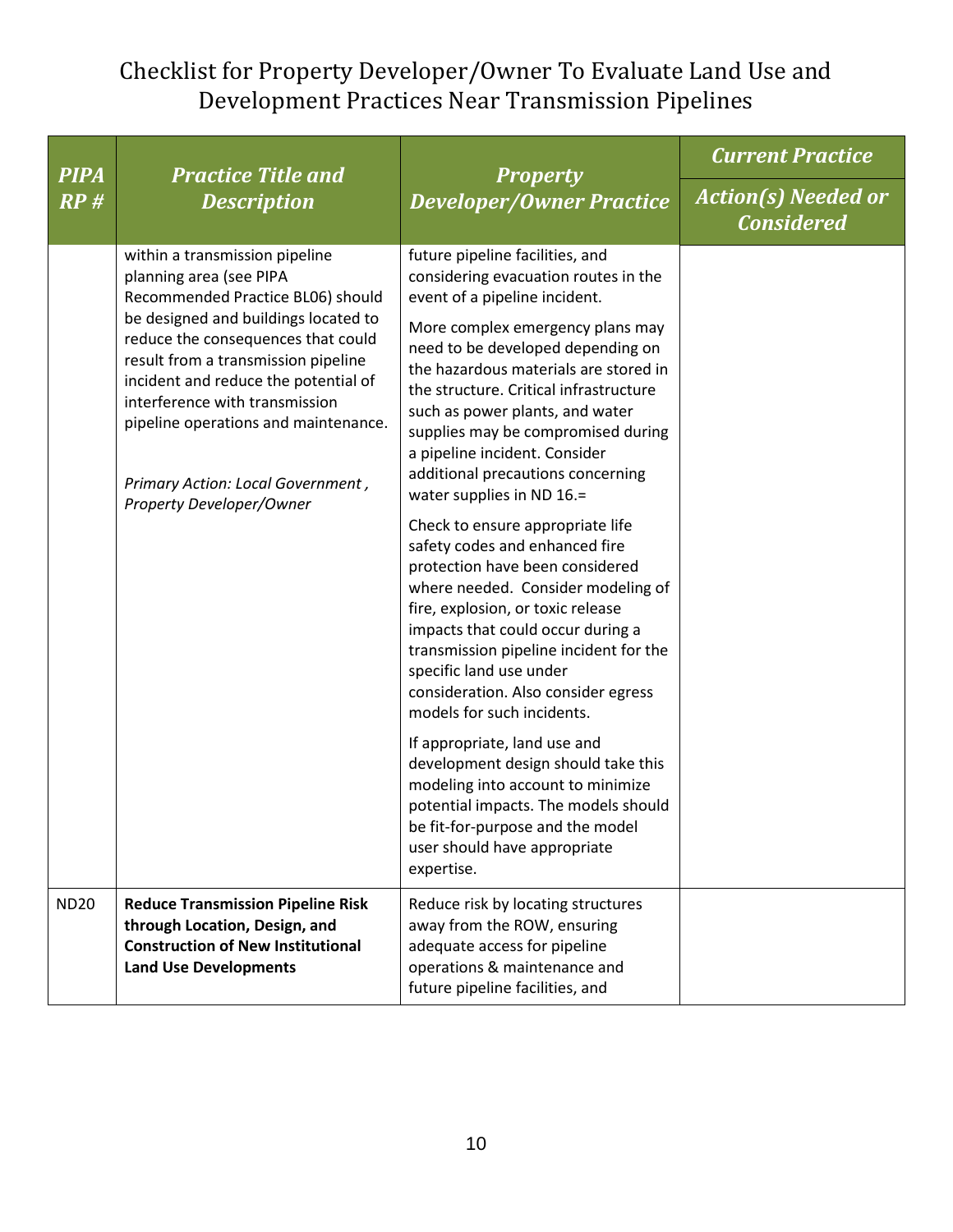| <b>PIPA</b> | <b>Practice Title and</b><br><b>Description</b>                                                                                                                                                                                                                                                                                                                                                                                                                                                                                                                                                                                                                                  | <b>Property</b><br><b>Developer/Owner Practice</b>                                                                                                                                                                                                                                                                                                                                                                                                                                                                                                                                                                                                                                                                                                                        | <b>Current Practice</b>                         |
|-------------|----------------------------------------------------------------------------------------------------------------------------------------------------------------------------------------------------------------------------------------------------------------------------------------------------------------------------------------------------------------------------------------------------------------------------------------------------------------------------------------------------------------------------------------------------------------------------------------------------------------------------------------------------------------------------------|---------------------------------------------------------------------------------------------------------------------------------------------------------------------------------------------------------------------------------------------------------------------------------------------------------------------------------------------------------------------------------------------------------------------------------------------------------------------------------------------------------------------------------------------------------------------------------------------------------------------------------------------------------------------------------------------------------------------------------------------------------------------------|-------------------------------------------------|
| RP#         |                                                                                                                                                                                                                                                                                                                                                                                                                                                                                                                                                                                                                                                                                  |                                                                                                                                                                                                                                                                                                                                                                                                                                                                                                                                                                                                                                                                                                                                                                           | <b>Action(s) Needed or</b><br><b>Considered</b> |
|             | New development of institutional<br>facilities that may be difficult to<br>evacuate within a transmission<br>pipeline planning area (see PIPA<br>Recommended Practice BL06) should<br>be designed and the facilities located<br>and constructed to reduce the<br>consequences that could result from a<br>transmission pipeline incident. Such<br>facilities should also be located to<br>reduce the potential of interference<br>with transmission pipeline operations<br>and maintenance activities.<br>Emergency plans for these facilities<br>should consider potential<br>transmission pipeline incidents.<br>Primary Action: Local Government,<br>Property Developer/Owner | considering evacuation routes in the<br>event of a pipeline incident.<br>Specific emergency plans should be<br>developed for difficult to evacuate<br>buildings.<br>Check to ensure appropriate life<br>safety codes and enhanced fire<br>protection have been considered<br>where needed. Consider modeling of<br>fire, explosion, or toxic release<br>impacts that could occur during a<br>transmission pipeline incident for the<br>specific land use under<br>consideration. Also consider egress<br>models for such incidents.<br>If appropriate, land use and<br>development design should take this<br>modeling into account to minimize<br>potential impacts. The models should<br>be fit-for-purpose and the model<br>user should have appropriate<br>expertise. |                                                 |
| <b>ND21</b> | <b>Reduce Transmission Pipeline Risk</b><br>through Design and Location of New<br><b>Public Safety and Enforcement</b><br><b>Facilities</b><br>New development of emergency                                                                                                                                                                                                                                                                                                                                                                                                                                                                                                      | Reduce risk by locating structures<br>away from the ROW, ensuring<br>adequate access for pipeline<br>operations & maintenance and<br>future pipeline facilities, and<br>considering evacuation routes in the                                                                                                                                                                                                                                                                                                                                                                                                                                                                                                                                                              |                                                 |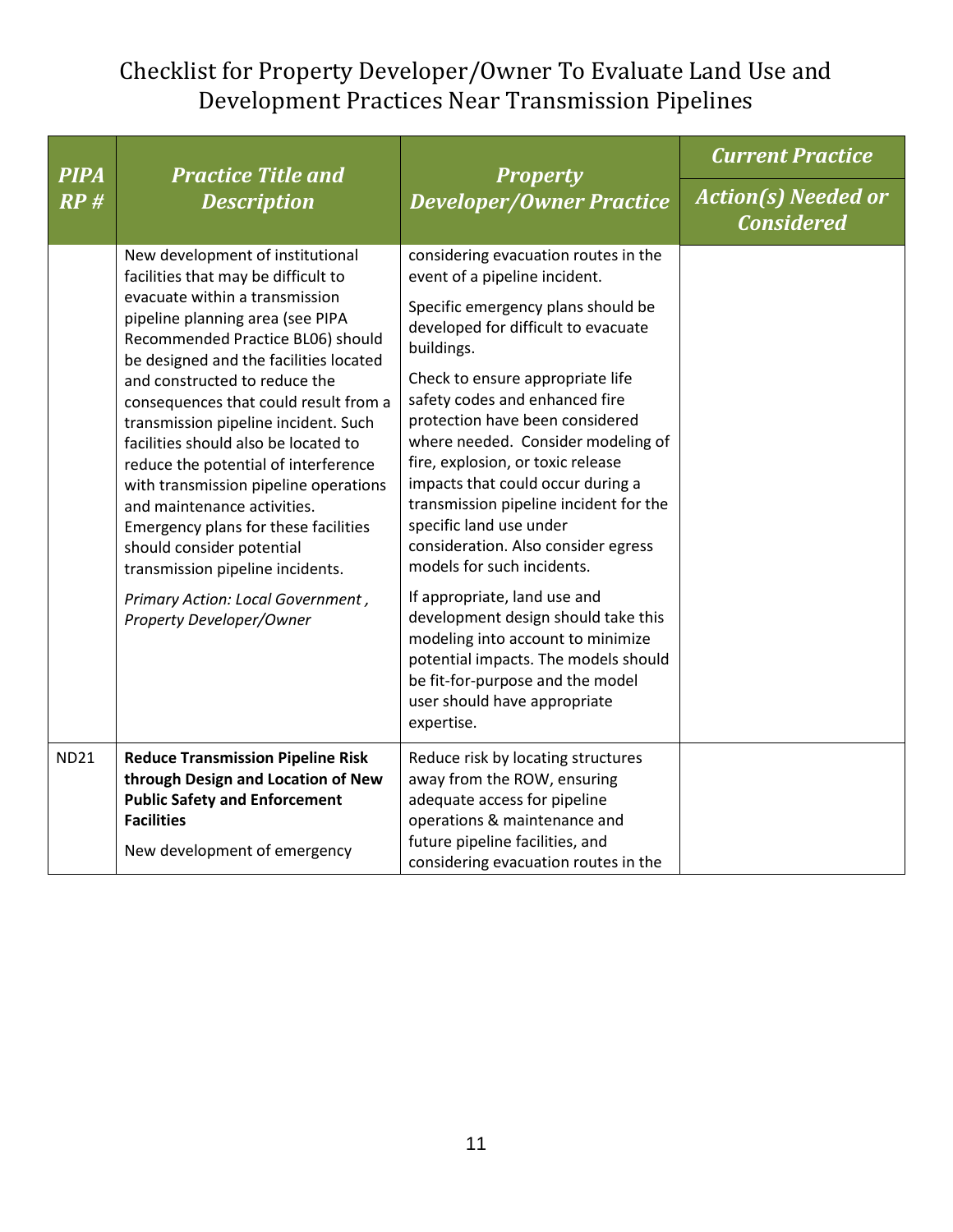| <b>PIPA</b> | <b>Practice Title and</b><br><b>Description</b>                                                                                                                                                                                                                                                                                                                                                                                                                                                                                                                                                                                      |                                                                                                                                                                                                                                                                                                                                                                                                                                                                                                                                                                                                                                                                                                                                                   | <b>Current Practice</b>                         |
|-------------|--------------------------------------------------------------------------------------------------------------------------------------------------------------------------------------------------------------------------------------------------------------------------------------------------------------------------------------------------------------------------------------------------------------------------------------------------------------------------------------------------------------------------------------------------------------------------------------------------------------------------------------|---------------------------------------------------------------------------------------------------------------------------------------------------------------------------------------------------------------------------------------------------------------------------------------------------------------------------------------------------------------------------------------------------------------------------------------------------------------------------------------------------------------------------------------------------------------------------------------------------------------------------------------------------------------------------------------------------------------------------------------------------|-------------------------------------------------|
| RP#         |                                                                                                                                                                                                                                                                                                                                                                                                                                                                                                                                                                                                                                      | <b>Property</b><br><b>Developer/Owner Practice</b>                                                                                                                                                                                                                                                                                                                                                                                                                                                                                                                                                                                                                                                                                                | <b>Action(s) Needed or</b><br><b>Considered</b> |
|             | responder facilities within a<br>transmission pipeline planning area<br>(see PIPA Recommended Practice<br>BL06) should be designed and the<br>facilities located and constructed to<br>reduce the consequences that could<br>result from a transmission pipeline<br>incident. Such facilities should also be<br>designed and located to avoid the<br>potential of interference with pipeline<br>operations and maintenance.<br>Planning for these facilities should<br>include emergency plans that<br>consider the effects of a transmission<br>pipeline incident.<br>Primary Action: Local Government,<br>Property Developer/Owner | event of a pipeline incident.<br>Specific emergency and contingency<br>plans should be developed for<br>difficult to evacuate buildings.<br>Check to ensure appropriate life<br>safety codes and enhanced fire<br>protection have been considered<br>where needed. Consider modeling of<br>fire, explosion, or toxic release<br>impacts that could occur during a<br>transmission pipeline incident for the<br>specific land use under<br>consideration. Also consider egress<br>models for such incidents.<br>If appropriate, land use and<br>development design should take this<br>modeling into account to minimize<br>potential impacts. The models should<br>be fit-for-purpose and the model<br>user should have appropriate<br>expertise. |                                                 |
| <b>ND22</b> | <b>Reduce Transmission Pipeline Risk</b><br>through Design and Location of New<br><b>Places of Mass Public Assembly</b><br>(Future Identified Sites)<br>New development of places of                                                                                                                                                                                                                                                                                                                                                                                                                                                 | Reduce risk by locating structures<br>away from the ROW, ensuring<br>adequate access for pipeline<br>operations & maintenance and<br>future pipeline facilities, and                                                                                                                                                                                                                                                                                                                                                                                                                                                                                                                                                                              |                                                 |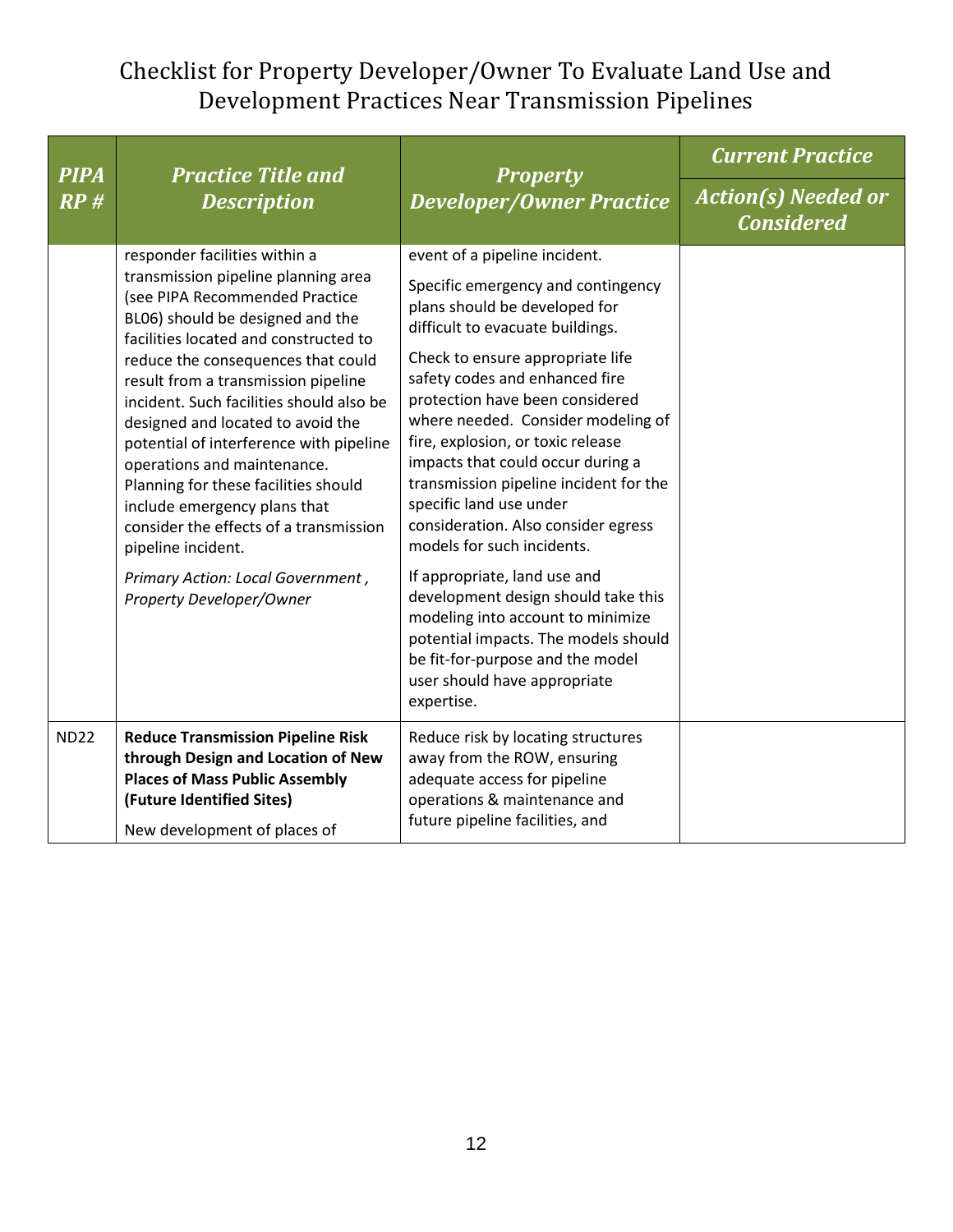| <b>PIPA</b> | <b>Practice Title and</b><br><b>Description</b>                                                                                                                                                                                                                                                                                                                                                                                                                                                                                                                                                                                      | <b>Property</b>                                                                                                                                                                                                                                                                                                                                                                                                                                                                                                                                                                                                                         | <b>Current Practice</b>                         |
|-------------|--------------------------------------------------------------------------------------------------------------------------------------------------------------------------------------------------------------------------------------------------------------------------------------------------------------------------------------------------------------------------------------------------------------------------------------------------------------------------------------------------------------------------------------------------------------------------------------------------------------------------------------|-----------------------------------------------------------------------------------------------------------------------------------------------------------------------------------------------------------------------------------------------------------------------------------------------------------------------------------------------------------------------------------------------------------------------------------------------------------------------------------------------------------------------------------------------------------------------------------------------------------------------------------------|-------------------------------------------------|
| RP#         |                                                                                                                                                                                                                                                                                                                                                                                                                                                                                                                                                                                                                                      | <b>Developer/Owner Practice</b>                                                                                                                                                                                                                                                                                                                                                                                                                                                                                                                                                                                                         | <b>Action(s) Needed or</b><br><b>Considered</b> |
|             | potential mass public assembly within<br>a transmission pipeline planning area<br>(see PIPA Recommended Practice<br>BL06) should be designed and the<br>facilities located and constructed to<br>reduce the consequences of a<br>potential transmission pipeline<br>incident, the risk of excavation<br>damage to the pipeline, and the<br>potential of interference with<br>transmission pipeline operations and<br>maintenance. Planning for these<br>facilities should include emergency<br>plans that consider the effects of a<br>potential pipeline incident.<br>Primary Action: Local Government,<br>Property Developer/Owner | considering evacuation routes in the<br>event of a pipeline incident.<br>Specific emergency plans should be<br>developed for difficult to evacuate<br>buildings.<br>Check to ensure appropriate life<br>safety codes and enhanced fire<br>protection have been considered<br>where needed. Consider modeling of<br>fire, explosion, or toxic release<br>impacts that could occur during a<br>transmission pipeline incident for the<br>specific land use under<br>consideration. Also consider egress<br>models for such incidents. The<br>models should be fit-for-purpose and<br>the model user should have<br>appropriate expertise. |                                                 |
| <b>ND23</b> | <b>Consider Site Emergency Response</b><br><b>Plans in Land Use Development</b><br>Emergency response plan                                                                                                                                                                                                                                                                                                                                                                                                                                                                                                                           | Be receptive to coordination with<br>pipeline operators and emergency<br>responders regarding emergency<br>planning. Note that transmission                                                                                                                                                                                                                                                                                                                                                                                                                                                                                             |                                                 |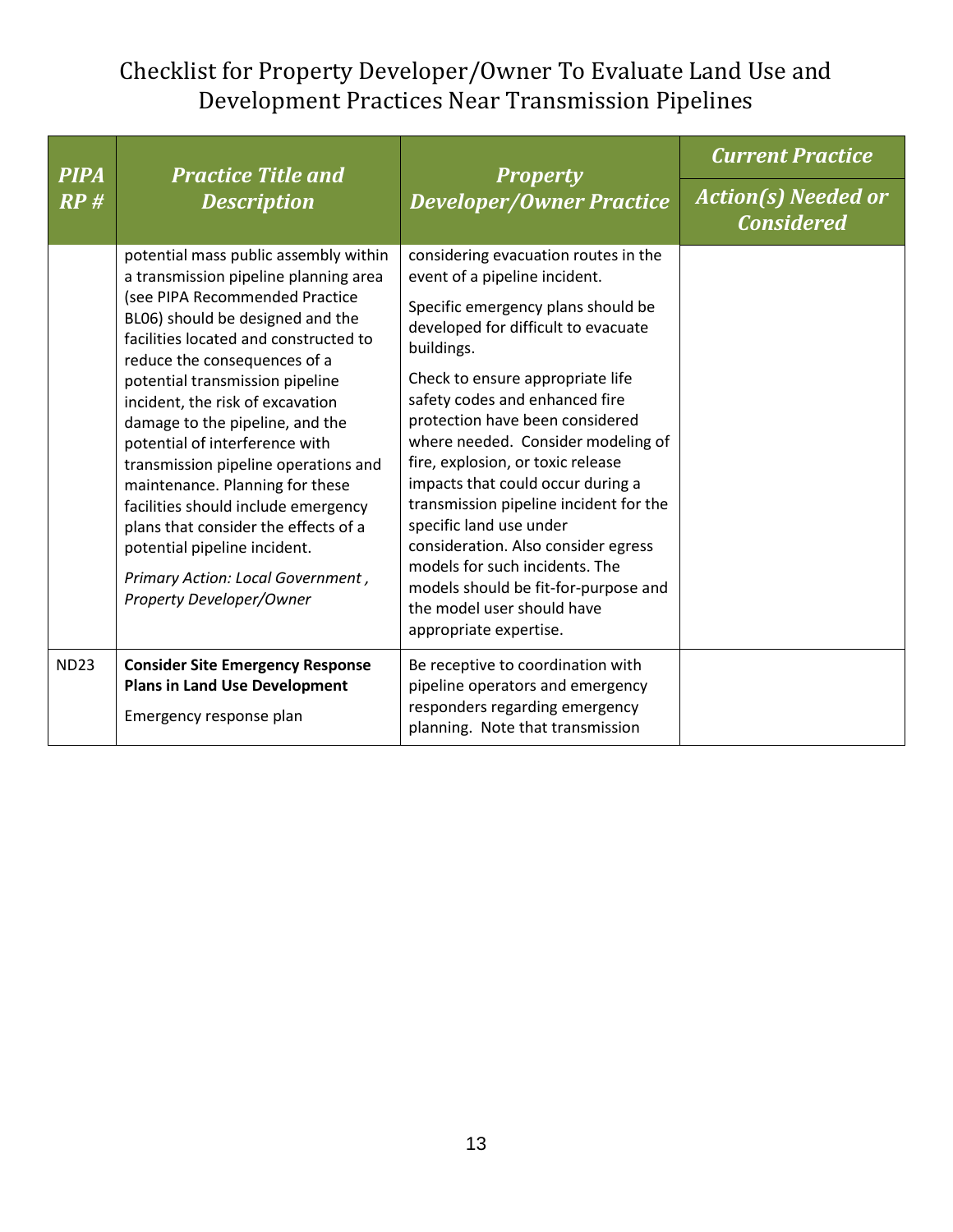| <b>PIPA</b>                                       | <b>Practice Title and</b><br><b>Description</b>                                                                                                                                                                                                                    | <b>Property</b><br><b>Developer/Owner Practice</b>                                                                                                                                                                                                                                                                                                              | <b>Current Practice</b>                         |
|---------------------------------------------------|--------------------------------------------------------------------------------------------------------------------------------------------------------------------------------------------------------------------------------------------------------------------|-----------------------------------------------------------------------------------------------------------------------------------------------------------------------------------------------------------------------------------------------------------------------------------------------------------------------------------------------------------------|-------------------------------------------------|
| RP #                                              |                                                                                                                                                                                                                                                                    |                                                                                                                                                                                                                                                                                                                                                                 | <b>Action(s) Needed or</b><br><b>Considered</b> |
|                                                   | requirements should be considered in<br>new land use development within a<br>planning area (see PIPA<br>Recommended Practice BL06) to<br>reduce the risks of a transmission<br>pipeline incident.<br>Primary Action: Local Government,<br>Property Developer/Owner | pipeline operators are required by<br>existing pipeline safety regulations to<br>provide emergency liaison and<br>consultations and must maintain,<br>modify as appropriate, and follow<br>their emergency plans, procedures<br>and programs they are required<br>under Title 49 Code of Federal<br>Regulations, Parts 192 and 195,<br>respectively.            |                                                 |
|                                                   |                                                                                                                                                                                                                                                                    | Check to ensure appropriate life<br>safety codes and enhanced fire<br>protection have been considered<br>where needed. Consider modeling of<br>fire, explosion, or toxic release<br>impacts that could occur during a<br>transmission pipeline incident for the<br>specific land use under<br>consideration. Also consider egress<br>models for such incidents. |                                                 |
|                                                   |                                                                                                                                                                                                                                                                    | If appropriate, land use and<br>development design should take this<br>modeling into account to minimize<br>potential impacts. The models should<br>be fit-for-purpose and the model<br>user should have appropriate<br>expertise.                                                                                                                              |                                                 |
| <b>Pipeline Maintenance and Damage Prevention</b> |                                                                                                                                                                                                                                                                    |                                                                                                                                                                                                                                                                                                                                                                 |                                                 |
| <b>BL14</b>                                       | <b>Participate to Improve State</b><br><b>Excavation Damage Prevention</b>                                                                                                                                                                                         | Participate in a Regional Common<br>Ground Alliance organization.                                                                                                                                                                                                                                                                                               |                                                 |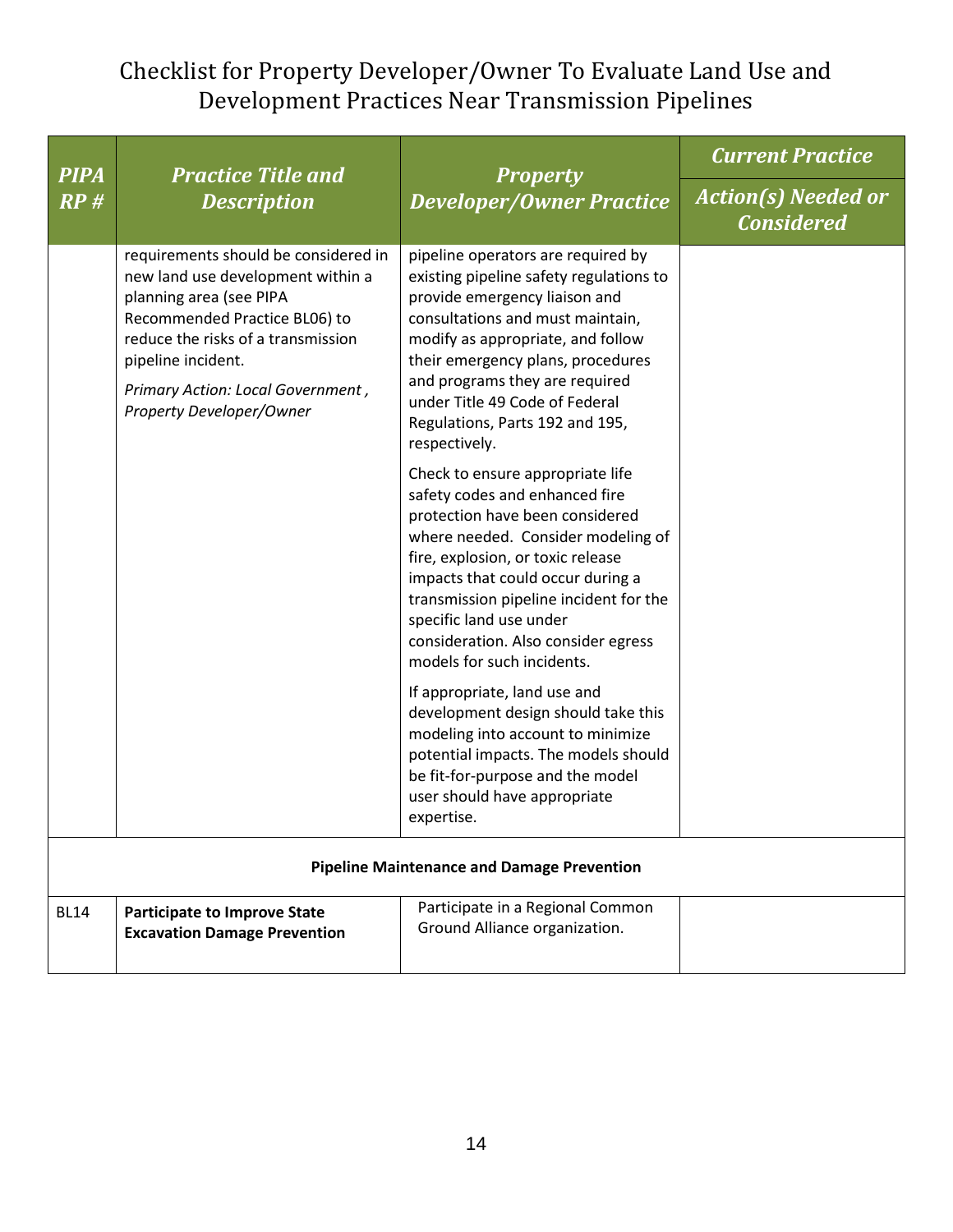| <b>PIPA</b> | <b>Practice Title and</b><br><b>Description</b>                                                                                                                                                                                                                                                                                                                                                                                                                                                                                                                                                                                                                                           | <b>Property</b><br><b>Developer/Owner Practice</b>                                                                                                                                                                                                                                                                                                                              | <b>Current Practice</b>                         |
|-------------|-------------------------------------------------------------------------------------------------------------------------------------------------------------------------------------------------------------------------------------------------------------------------------------------------------------------------------------------------------------------------------------------------------------------------------------------------------------------------------------------------------------------------------------------------------------------------------------------------------------------------------------------------------------------------------------------|---------------------------------------------------------------------------------------------------------------------------------------------------------------------------------------------------------------------------------------------------------------------------------------------------------------------------------------------------------------------------------|-------------------------------------------------|
| RP#         |                                                                                                                                                                                                                                                                                                                                                                                                                                                                                                                                                                                                                                                                                           |                                                                                                                                                                                                                                                                                                                                                                                 | <b>Action(s) Needed or</b><br><b>Considered</b> |
|             | <b>Programs</b><br>All pipeline safety stakeholders should<br>participate in the work of<br>organizations seeking to make<br>improvements to state excavation<br>damage prevention programs,<br>especially efforts to reduce<br>exemptions from participation in one-<br>call systems.<br>Primary Action: Local Government,<br>Property Developer/Owner, Pipeline<br><b>Operators</b>                                                                                                                                                                                                                                                                                                     | Always call 811 before you dig.                                                                                                                                                                                                                                                                                                                                                 |                                                 |
| <b>ND24</b> | <b>Install Temporary Markers on Edge of</b><br><b>Transmission Pipeline Right-of-Way</b><br><b>Prior to Construction Adjacent to</b><br><b>Right-of-Way</b><br>The property developer/owner should<br>install temporary right-of-way (ROW)<br>survey markers or fencing on the edge<br>of the transmission pipeline ROW or<br>buffer zone, as determined by the<br>transmission pipeline operator, prior<br>to construction to provide a clearly<br>defined boundary. The property<br>developer/owner should ensure that<br>the temporary markers or fencing are<br>maintained throughout the course of<br>construction.<br>Primary Action: Local Government,<br>Property Developer/Owner | Install temporary right-of-way (ROW)<br>survey markers or fencing on the<br>edge of any transmission pipeline<br>ROW or buffer zone, as determined<br>by the transmission pipeline<br>operator, prior to construction to<br>provide a clearly defined boundary.<br>The markers should be installed<br>before work begins and remain in<br>place until construction is complete. |                                                 |
| <b>ND25</b> | <b>Contact Transmission Pipeline</b><br><b>Operator Prior to Excavating or</b><br><b>Blasting</b><br>Anyone planning to conduct<br>excavating, blasting and/or seismic                                                                                                                                                                                                                                                                                                                                                                                                                                                                                                                    | Notify affected transmission pipeline<br>operators prior to excavating and/or<br>blasting operations.                                                                                                                                                                                                                                                                           |                                                 |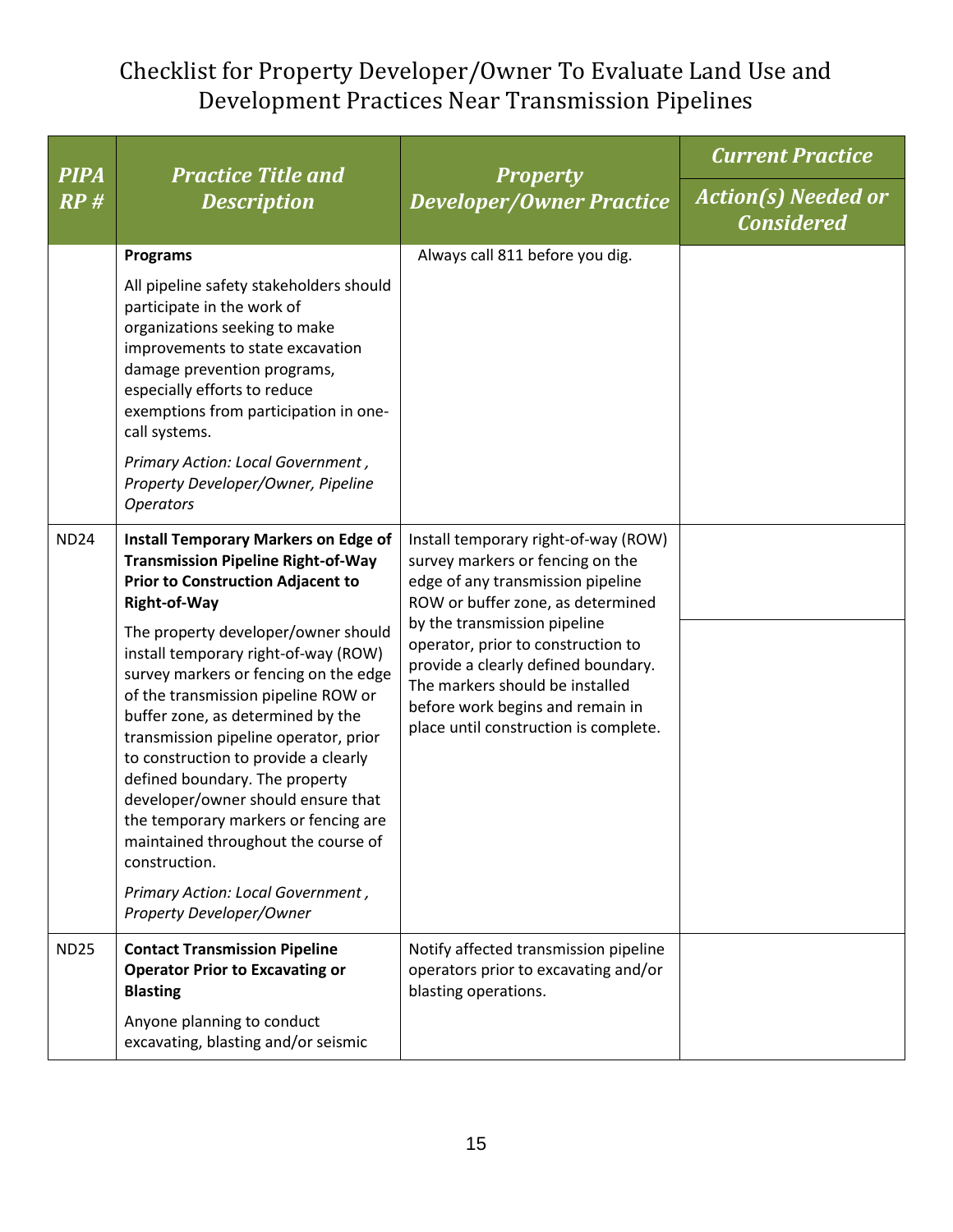| <b>PIPA</b>      | <b>Practice Title and</b>                                                                                                                                                                                                                                                                           | <b>Property</b><br><b>Developer/Owner Practice</b>                                                                                                                                                                                                                                                                                       | <b>Current Practice</b>                         |  |  |
|------------------|-----------------------------------------------------------------------------------------------------------------------------------------------------------------------------------------------------------------------------------------------------------------------------------------------------|------------------------------------------------------------------------------------------------------------------------------------------------------------------------------------------------------------------------------------------------------------------------------------------------------------------------------------------|-------------------------------------------------|--|--|
| RP#              | <b>Description</b>                                                                                                                                                                                                                                                                                  |                                                                                                                                                                                                                                                                                                                                          | <b>Action(s) Needed or</b><br><b>Considered</b> |  |  |
|                  | activities should consult with affected<br>transmission pipeline operators well<br>in advance of commencing these<br>activities. Excavating and blasting<br>have the potential to affect soil<br>stability or lead to movement or<br>settling of the soil surrounding the<br>transmission pipeline. |                                                                                                                                                                                                                                                                                                                                          |                                                 |  |  |
|                  | Primary Action: Local Government,<br>Property Developer/Owner, Pipeline<br><b>Operators</b>                                                                                                                                                                                                         |                                                                                                                                                                                                                                                                                                                                          |                                                 |  |  |
|                  | <b>Maps and Records</b>                                                                                                                                                                                                                                                                             |                                                                                                                                                                                                                                                                                                                                          |                                                 |  |  |
| <b>BL07</b>      | <b>Understand the Elements of a</b><br><b>Transmission Pipeline Easement</b><br>Property developers/owners should<br>have an understanding of the<br>elements of and rights conveyed in a<br>transmission pipeline easement.<br><b>Primary Action: Property</b><br>Developer/Owner                  | Be familiar with the issues, elements<br>of and rights conveyed in<br>transmission pipeline easements.<br>Ensure that land use and<br>development plans do not interfere<br>with the current or potential future<br>locations of such pipeline facilities or<br>the operation and maintenance of<br>the pipeline and related facilities. |                                                 |  |  |
| BL <sub>09</sub> | <b>Document and Record Easement</b><br><b>Amendments</b><br>Easement amendments should be<br>documented, managed and recorded.<br><b>Primary Action: Property</b><br>Developer/Owner, Pipeline Operators                                                                                            | Record land documents to provide<br>public access to the records and<br>public notice (i.e. constructive notice)<br>of encumbrances on affected<br>properties. Land documents may<br>include easement agreements,<br>encroachment agreements, letters of<br>no objection, partial releases, and<br>easement amendments.                  |                                                 |  |  |
| <b>ND07</b>      | <b>Define Blanket Easement</b><br><b>Agreements When Necessary</b><br>Upon request by the landowner, a                                                                                                                                                                                              | Work with the transmission pipeline<br>operator to define easements.<br>Blanket easements should be defined<br>to a specific location to avoid                                                                                                                                                                                           |                                                 |  |  |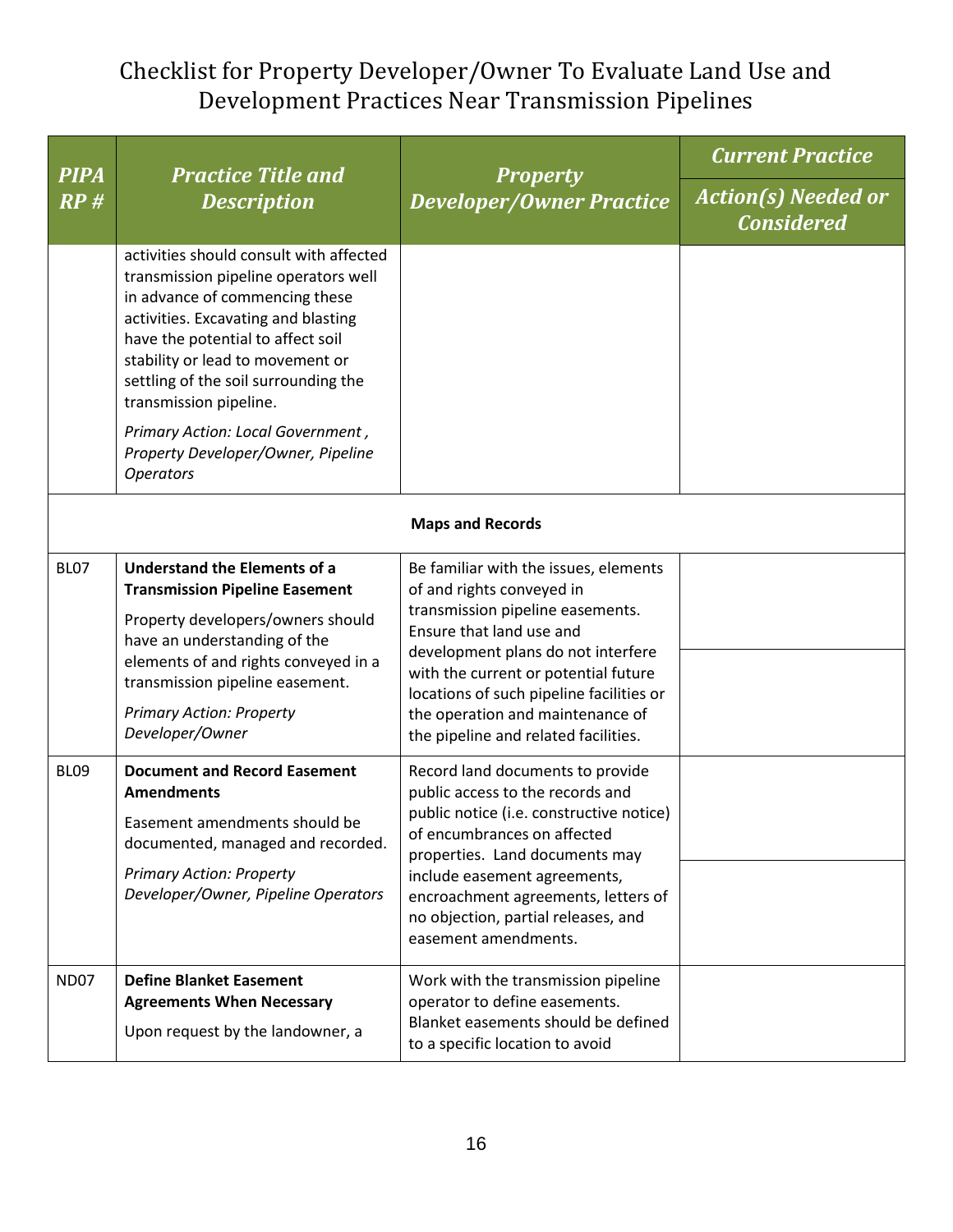| <b>PIPA</b> | <b>Practice Title and</b><br><b>Description</b>                                                                                                                                                                                                                                                                                                                                                                                                                                                                                                     | <b>Property</b><br><b>Developer/Owner Practice</b>                                                                                                                                                                                                                                                                                                                                                                                                          | <b>Current Practice</b>                         |
|-------------|-----------------------------------------------------------------------------------------------------------------------------------------------------------------------------------------------------------------------------------------------------------------------------------------------------------------------------------------------------------------------------------------------------------------------------------------------------------------------------------------------------------------------------------------------------|-------------------------------------------------------------------------------------------------------------------------------------------------------------------------------------------------------------------------------------------------------------------------------------------------------------------------------------------------------------------------------------------------------------------------------------------------------------|-------------------------------------------------|
| RP#         |                                                                                                                                                                                                                                                                                                                                                                                                                                                                                                                                                     |                                                                                                                                                                                                                                                                                                                                                                                                                                                             | <b>Action(s) Needed or</b><br><b>Considered</b> |
|             | transmission pipeline easement<br>agreement may be defined to an<br>acceptable, reasonable, and safe<br>width and explicit location. State<br>statutes or local government<br>regulations may require easements to<br>be defined prior to the approval of<br>rezoning, subdivision plats and<br>development permits.<br>Primary Action: Local Government,<br>Property Developer/Owner, Pipeline<br><b>Operators</b>                                                                                                                                 | confusion regarding which lands are<br>burdened by the easement rights of<br>the transmission pipeline operator.<br>Record the easement at the<br>appropriate statutory office (e.g.,<br>county recorder, parish clerk)                                                                                                                                                                                                                                     |                                                 |
| <b>ND10</b> | <b>Record Transmission Pipeline</b><br><b>Easements on Development Plans</b><br>and Final Plats<br>Local governments should require all<br>recorded development plans and final<br>plats to clearly show the location of<br>transmission pipeline easements and<br>identify the pipeline operators.<br>Primary Action: Local Government,<br>Property Developer/Owner                                                                                                                                                                                | Show the location of transmission<br>pipeline easements and identify the<br>pipeline operators on development<br>plans and final plats.                                                                                                                                                                                                                                                                                                                     |                                                 |
| <b>ND26</b> | Use, Document, Record and Retain<br><b>Encroachment Agreements or</b><br><b>Permits</b><br>Encroachment agreements should be<br>used, documented, recorded and<br>retained when a transmission pipeline<br>operator agrees to allow a property<br>developer/owner or local government<br>to encroach on the pipeline right-of-<br>way for a long or perpetual duration<br>in a manner that conflicts with the<br>activities allowed on the easement.<br>Primary Action: Local Government,<br>Property Developer/Owner, Pipeline<br><b>Operators</b> | Contact the transmission pipeline<br>operator and provide information<br>about the proposed encroachment<br>when property developer/owner<br>desires to encroach on a transmission<br>pipeline right-of-way (ROW) for a<br>long or perpetual duration in a<br>manner that conflicts with the<br>activities allowed by the easement<br>agreement. Documented in an<br>encroachment agreement acceptable<br>uses of the right-of-way that are<br>agreed upon. |                                                 |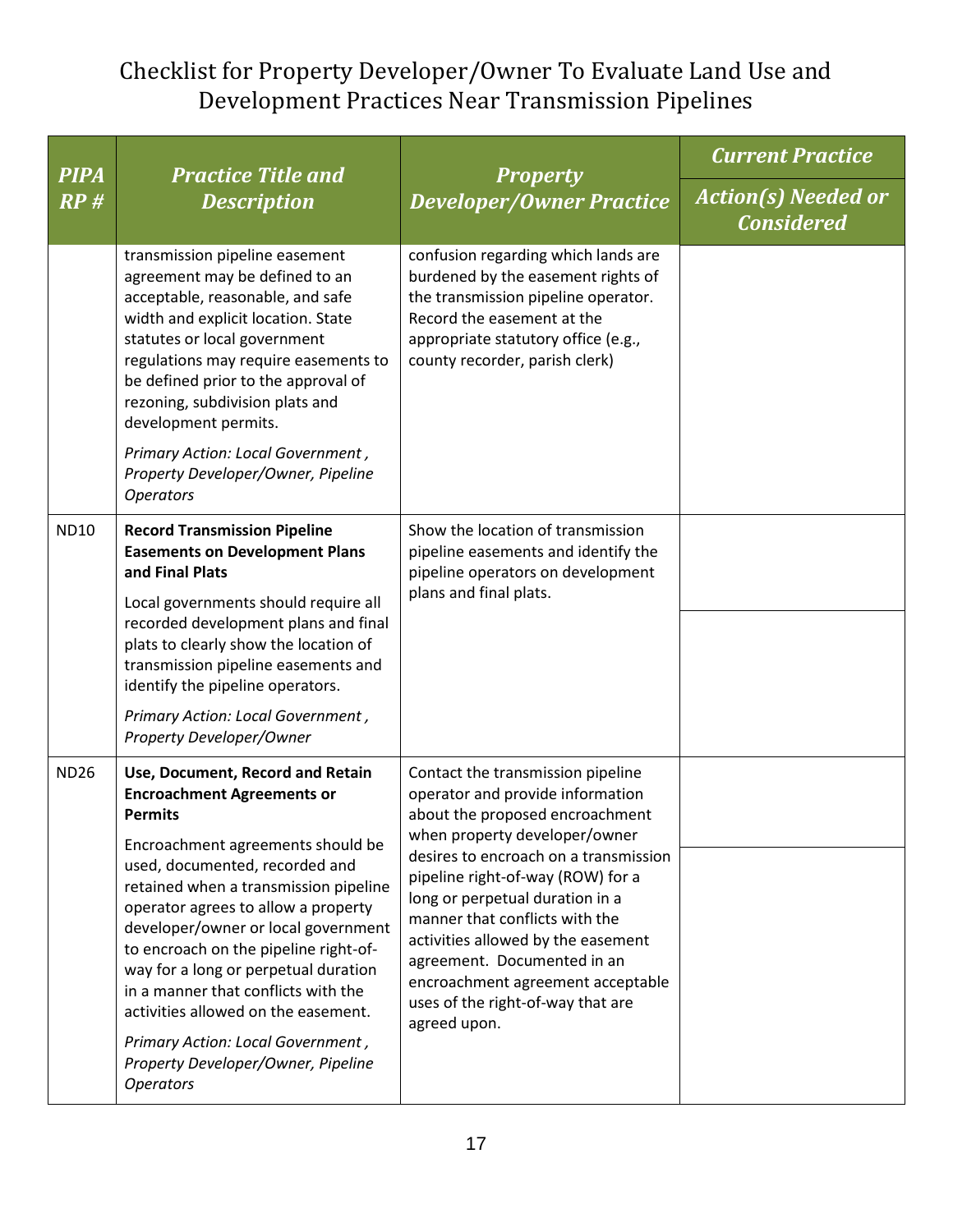|               | <b>Practice Title and</b><br><b>PIPA</b><br><b>Property</b><br><b>Description</b>                                                                                                                                                                                                                                                      |                                                                                                                                                                                                               | <b>Current Practice</b>                         |
|---------------|----------------------------------------------------------------------------------------------------------------------------------------------------------------------------------------------------------------------------------------------------------------------------------------------------------------------------------------|---------------------------------------------------------------------------------------------------------------------------------------------------------------------------------------------------------------|-------------------------------------------------|
| RP#           |                                                                                                                                                                                                                                                                                                                                        | <b>Developer/Owner Practice</b>                                                                                                                                                                               | <b>Action(s) Needed or</b><br><b>Considered</b> |
| <b>ND27</b>   | Use, Document and Retain Letters of<br><b>No Objection and Conditional</b><br><b>Approval Letters</b>                                                                                                                                                                                                                                  | Use letters of no when transmission<br>pipeline operators agree to land use<br>activities on or near a transmission<br>pipeline right-of-way.                                                                 |                                                 |
|               | Transmission pipeline operators may<br>use, document and retain "letters of<br>no objection" in agreeing to land use<br>activities on or near a transmission<br>pipeline right-of-way. Such land uses<br>may or may not be temporary.                                                                                                  |                                                                                                                                                                                                               |                                                 |
|               | Primary Action: Local Government,<br>Property Developer/Owner, Pipeline<br><b>Operators</b>                                                                                                                                                                                                                                            |                                                                                                                                                                                                               |                                                 |
| <b>ND28</b>   | <b>Document, Record and Retain Partial</b><br><b>Releases</b>                                                                                                                                                                                                                                                                          | Record at the appropriate statutory<br>office (i.e. county recorder, parish<br>clerk) partial releases that allow                                                                                             |                                                 |
|               | Partial releases may be used to allow<br>some part of the transmission                                                                                                                                                                                                                                                                 | some part of the transmission<br>pipeline right-of-way to be released<br>from certain easement conditions.<br>Establish procedures for retention of<br>those releases for the life of the<br>easement.        |                                                 |
| and retained. | pipeline right-of-way to be released<br>from certain easement conditions,<br>and should be documented, recorded                                                                                                                                                                                                                        |                                                                                                                                                                                                               |                                                 |
|               | <b>Primary Action: Property</b><br>Developer/Owner, Pipeline Operators                                                                                                                                                                                                                                                                 |                                                                                                                                                                                                               |                                                 |
|               |                                                                                                                                                                                                                                                                                                                                        | Communication                                                                                                                                                                                                 |                                                 |
| <b>BL10</b>   | <b>Implement Communications Plan</b><br>Transmission pipeline operators<br>should develop and implement<br>effective communications plans when<br>communicating acceptable<br>transmission pipeline right-of-way<br>uses and activities to property<br>developers/owners and other<br>stakeholders.<br><b>Primary Action: Property</b> | Participate in effective<br>communications among pipeline<br>safety stakeholders regarding land<br>use planning and development near<br>transmission pipelines, to help assure<br>public and pipeline safety. |                                                 |
|               | Developer/Owner, Pipeline Operators                                                                                                                                                                                                                                                                                                    |                                                                                                                                                                                                               |                                                 |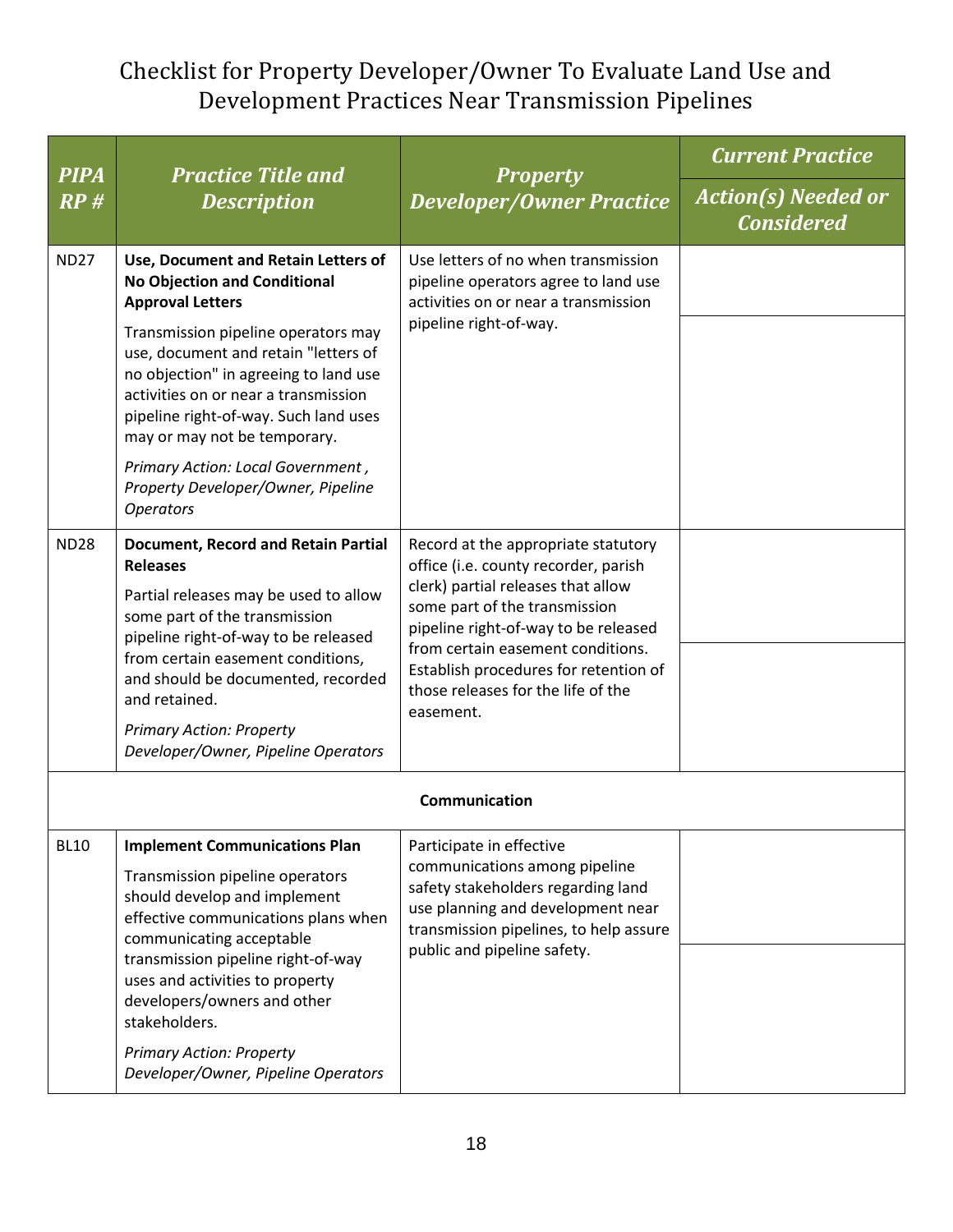| <b>PIPA</b> | <b>Practice Title and</b>                                                                                                                                                                                                                                                                                                                                                                                                                                                                                                                                           |                                                                                                                                                                                                                                                                                                                                                                               | <b>Current Practice</b>                         |
|-------------|---------------------------------------------------------------------------------------------------------------------------------------------------------------------------------------------------------------------------------------------------------------------------------------------------------------------------------------------------------------------------------------------------------------------------------------------------------------------------------------------------------------------------------------------------------------------|-------------------------------------------------------------------------------------------------------------------------------------------------------------------------------------------------------------------------------------------------------------------------------------------------------------------------------------------------------------------------------|-------------------------------------------------|
| RP#         | <b>Description</b>                                                                                                                                                                                                                                                                                                                                                                                                                                                                                                                                                  | <b>Property</b><br><b>Developer/Owner Practice</b>                                                                                                                                                                                                                                                                                                                            | <b>Action(s) Needed or</b><br><b>Considered</b> |
|             |                                                                                                                                                                                                                                                                                                                                                                                                                                                                                                                                                                     | Recommended Practices: Primary Action for Stakeholder Other Than Property Developer/Owner                                                                                                                                                                                                                                                                                     |                                                 |
|             |                                                                                                                                                                                                                                                                                                                                                                                                                                                                                                                                                                     | <b>Land Planning and Development</b>                                                                                                                                                                                                                                                                                                                                          |                                                 |
| <b>BL03</b> | <b>Utilize Information Regarding</b><br><b>Development around Transmission</b><br><b>Pipelines</b><br>Transmission pipeline operators<br>should provide information about<br>their pipelines to local governments<br>and property developers/owners who<br>are planning development around<br>their pipelines. Local government<br>authorities regulating development<br>should use this information to<br>establish requirements regarding land<br>use and development around<br>transmission pipelines.<br>Primary Action: Local Government,<br>Pipeline Operator | Solicit, gather, and use information<br>provided by pipeline operators to<br>establish requirements regarding<br>land use and development around<br>transmission pipelines.                                                                                                                                                                                                   |                                                 |
| <b>BL04</b> | <b>Adopt Transmission Pipeline</b><br><b>Consultation Zone Ordinance</b><br>Local governments should adopt land<br>development procedures requiring<br>property developers/owners to<br>consult with transmission pipeline<br>operators early in the development<br>process, so that development designs<br>minimize risks to the populace living<br>or working nearby and are consistent<br>with the needs and legal rights of the<br>operators.<br><b>Primary Action: Local Government</b>                                                                        | Adopt procedures to consult with<br>affected transmission pipeline<br>operators early in the development<br>process, so that development designs<br>minimize risks to populations living<br>or working nearby and are consistent<br>with the needs and legal rights of the<br>pipeline operators. Develop a<br>checklist of items to be discussed<br>during the consultation. |                                                 |
| <b>BL05</b> | <b>Define Transmission Pipeline</b><br><b>Consultation Zone</b><br>Local governments should define a                                                                                                                                                                                                                                                                                                                                                                                                                                                                | Define a "consultation zone" wherein<br>proposed land use changes and<br>development occurring within the                                                                                                                                                                                                                                                                     |                                                 |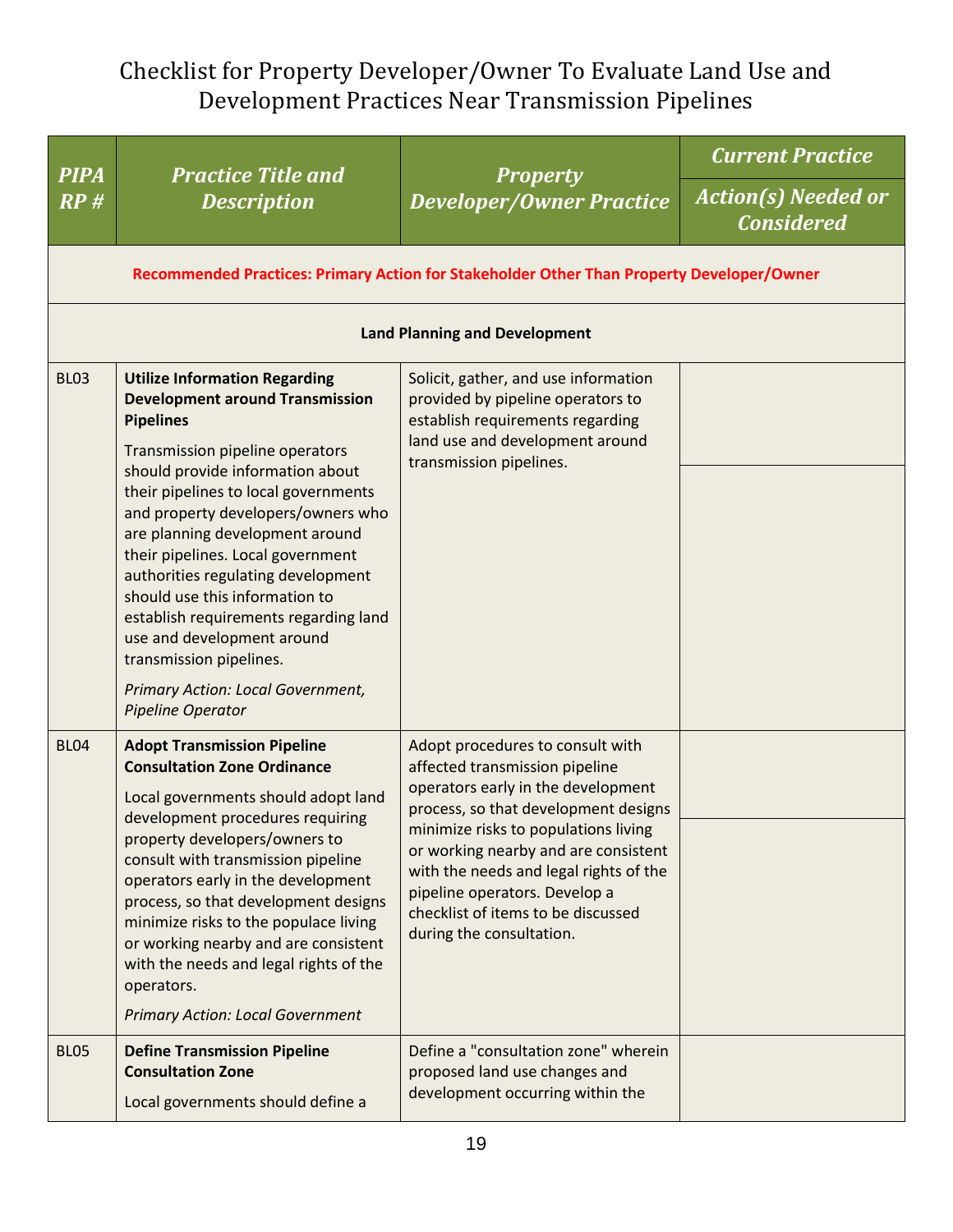| <b>PIPA</b> | <b>Practice Title and</b>                                                                                                                                                                                                                                                                                                                                | <b>Property</b><br><b>Developer/Owner Practice</b>                                                                                                                                                                                                                                                                                                                                                                                               | <b>Current Practice</b>                         |
|-------------|----------------------------------------------------------------------------------------------------------------------------------------------------------------------------------------------------------------------------------------------------------------------------------------------------------------------------------------------------------|--------------------------------------------------------------------------------------------------------------------------------------------------------------------------------------------------------------------------------------------------------------------------------------------------------------------------------------------------------------------------------------------------------------------------------------------------|-------------------------------------------------|
| RP#         | <b>Description</b>                                                                                                                                                                                                                                                                                                                                       |                                                                                                                                                                                                                                                                                                                                                                                                                                                  | <b>Action(s) Needed or</b><br><b>Considered</b> |
|             | "consultation zone" to provide a<br>mechanism for communication<br>between property developers/owners<br>and operators of nearby transmission<br>pipelines when new land uses and<br>property developments are being<br>planned.<br><b>Primary Action: Local Government</b>                                                                              | zone is to be communicated to<br>affected transmission pipeline<br>operators.                                                                                                                                                                                                                                                                                                                                                                    |                                                 |
| <b>BL06</b> | <b>Implement New Development</b><br><b>Planning Areas around Transmission</b><br><b>Pipelines</b><br>Local governments should consider<br>implementing "planning areas" to<br>enhance safety when new land use<br>and property development is planned<br>near transmission pipelines.<br><b>Primary Action: Local Government</b>                         | Define and implement "planning<br>areas" to enhance safety when new<br>land use and property development<br>is planned near transmission<br>pipelines. A planning area can<br>provide for the application of<br>additional development regulations,<br>standards, or guidelines to ensure<br>safety.<br>Reference PIPA Recommended<br>Practices ND11 through ND23 which<br>describe additional considerations<br>for use within a planning area. |                                                 |
| <b>ND09</b> | <b>Provide Flexibility for Developing</b><br><b>Open Space along Transmission</b><br><b>Pipeline Rights-of-Way</b><br>Local governments should consider<br>allowing site planning flexibility in the<br>development of commercial,<br>industrial or residential property<br>whenever a transmission pipeline is<br>located in, or in close proximity to, | Work with local governments to<br>develop regulations that allow<br>creative designs that address both<br>public and transmission pipeline<br>safety concerns by allowing site<br>planning flexibility in property<br>development. This can enable<br>development when there are specific<br>constraints, such as nearby pipelines<br>or environmentally sensitive areas.                                                                        |                                                 |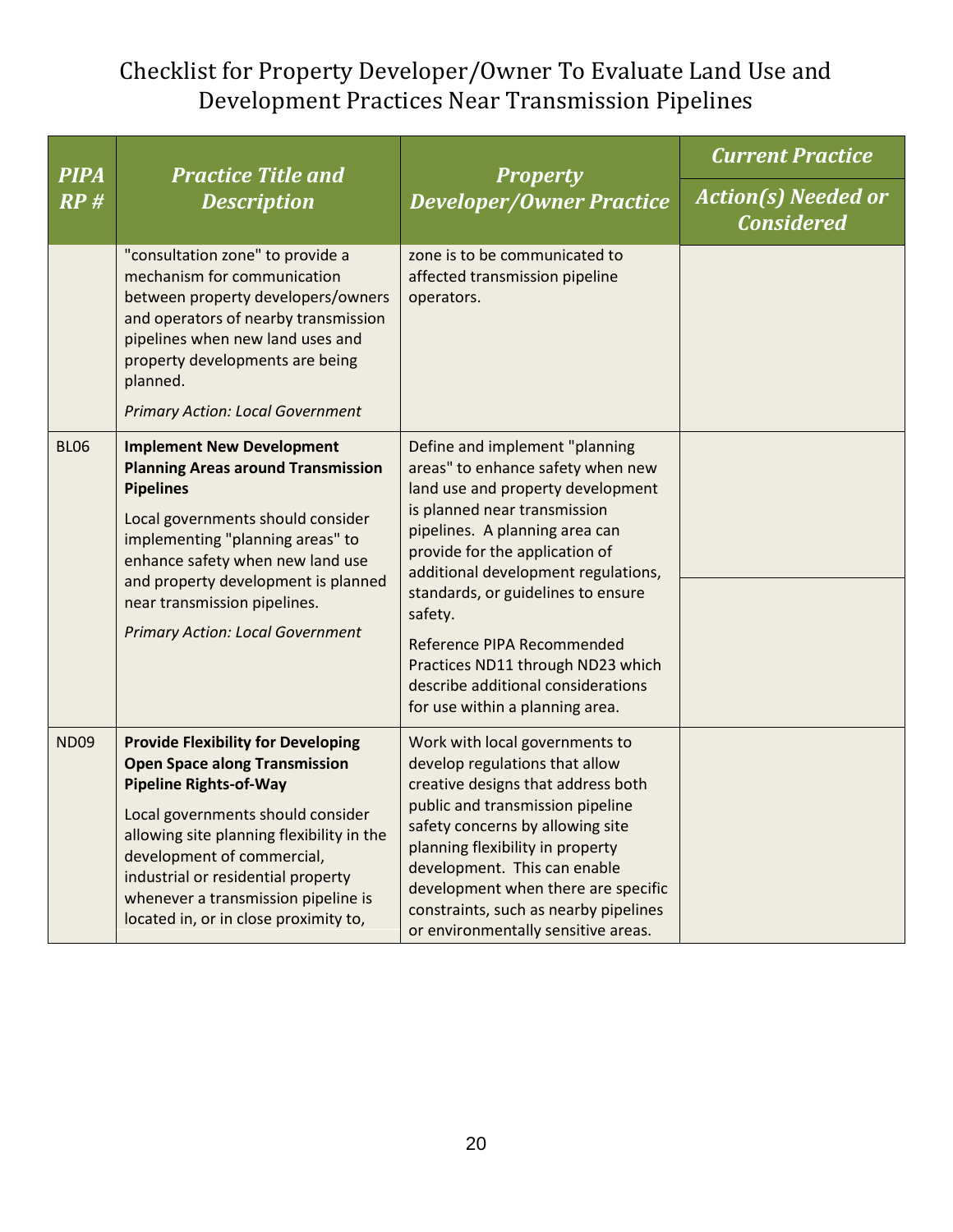| <b>PIPA</b> | <b>Practice Title and</b>                                                                                                                                                                                                                                                                                                                                                                |                                                                                                                                                                                                                   | <b>Current Practice</b>                         |  |  |
|-------------|------------------------------------------------------------------------------------------------------------------------------------------------------------------------------------------------------------------------------------------------------------------------------------------------------------------------------------------------------------------------------------------|-------------------------------------------------------------------------------------------------------------------------------------------------------------------------------------------------------------------|-------------------------------------------------|--|--|
| RP#         | <b>Description</b>                                                                                                                                                                                                                                                                                                                                                                       | <b>Property</b><br><b>Developer/Owner Practice</b>                                                                                                                                                                | <b>Action(s) Needed or</b><br><b>Considered</b> |  |  |
|             | the proposed development.<br><b>Primary Action: Local Government</b>                                                                                                                                                                                                                                                                                                                     | Such flexibility can allow, for<br>example, clustered, higher-density<br>development to be located within<br>broader swaths of open space,<br>thereby creating buffers to the<br>constraining areas.              |                                                 |  |  |
|             |                                                                                                                                                                                                                                                                                                                                                                                          | The goal is to allow the same overall<br>density of development within a<br>given area while providing more<br>space between the transmission<br>pipeline and the development.                                    |                                                 |  |  |
|             | <b>Pipeline Maintenance and Damage Prevention</b>                                                                                                                                                                                                                                                                                                                                        |                                                                                                                                                                                                                   |                                                 |  |  |
| <b>BL12</b> | <b>Notify Stakeholders of Right-of-Way</b><br><b>Maintenance Activities</b><br>Transmission pipeline operators<br>should notify affected stakeholders of<br>right-of-way maintenance activities,<br>including vegetation management.<br><b>Primary Action: Pipeline Operators</b>                                                                                                        | Read notifications sent by pipeline<br>operators.                                                                                                                                                                 |                                                 |  |  |
| <b>BL13</b> | <b>Prevent and Manage Right-of-Way</b><br><b>Encroachment</b><br>Transmission pipeline operators<br>should communicate in a documented<br>and timely manner with property<br>developers/owners to prevent or<br>rectify unacceptable encroachments<br>or inappropriate human activity<br>within the transmission pipeline right-<br>of-way.<br><b>Primary Action: Pipeline Operators</b> | Contact pipeline operator if planned<br>land use will encroach on the ROW.<br>Appendix D lists common land use<br>activities as a guideline in<br>determining if a proposed land use<br>may be acceptable or not. |                                                 |  |  |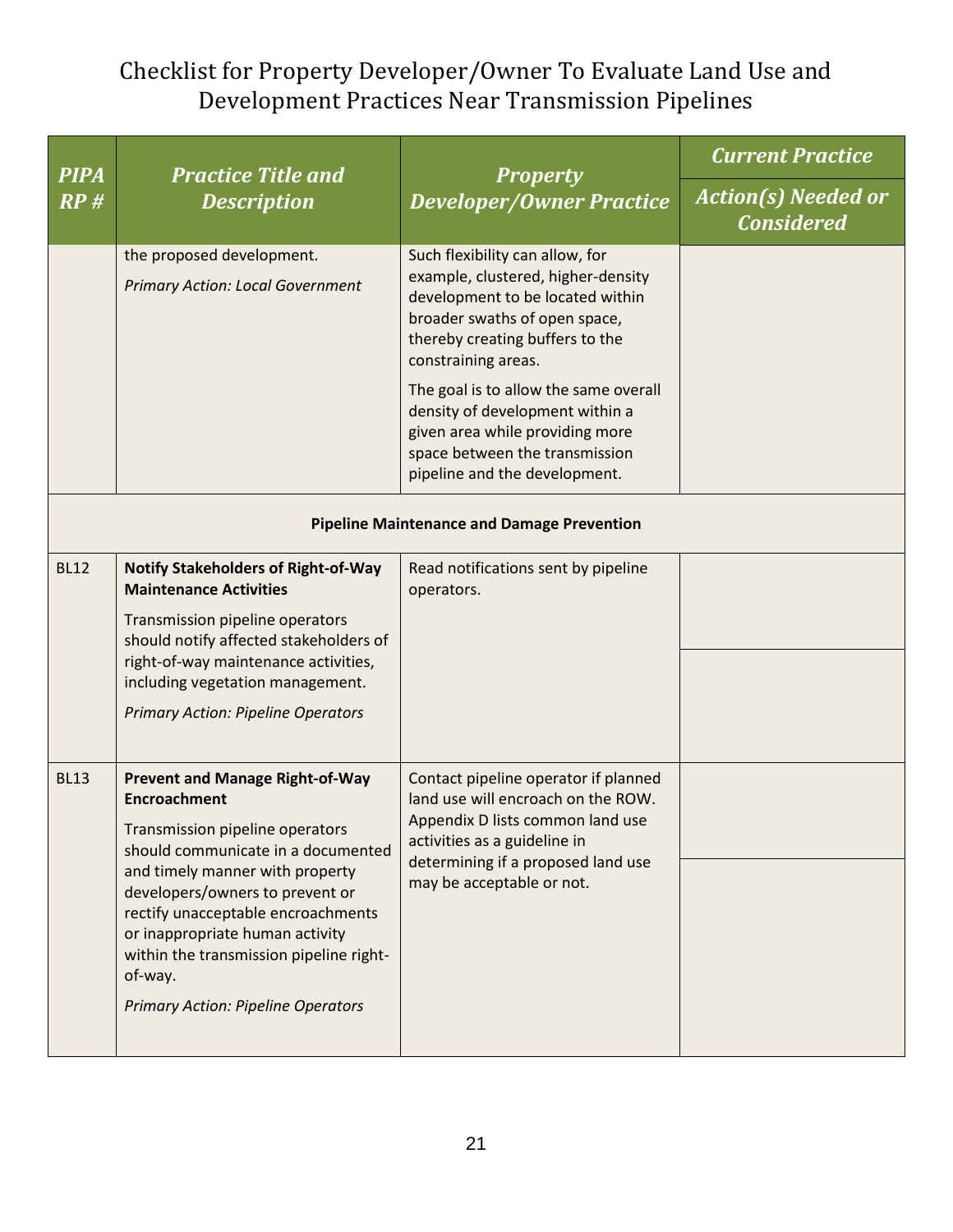| <b>PIPA</b> | <b>Practice Title and</b>                                                                                                                                                                                                                                                                                                                                                                                                                                     |                                                                                                                    | <b>Current Practice</b>                         |
|-------------|---------------------------------------------------------------------------------------------------------------------------------------------------------------------------------------------------------------------------------------------------------------------------------------------------------------------------------------------------------------------------------------------------------------------------------------------------------------|--------------------------------------------------------------------------------------------------------------------|-------------------------------------------------|
| RP#         | <b>Description</b>                                                                                                                                                                                                                                                                                                                                                                                                                                            | <b>Property</b><br><b>Developer/Owner Practice</b>                                                                 | <b>Action(s)</b> Needed or<br><b>Considered</b> |
| <b>BL15</b> | <b>Enhance Damage Prevention</b><br><b>Practices near High-Priority</b><br><b>Subsurface Facilities</b><br>Transmission pipeline operators<br>should implement enhanced damage<br>prevention practices within the<br>transmission pipeline right-of-way to<br>ensure that pipeline operators and<br>excavators meet on-site prior to<br>excavation activity near high-priority<br>subsurface facilities.<br><b>Primary Action: Pipeline Operators</b>         | Discuss with the pipeline operator<br>any enhanced excavation practices to<br>be used near transmission pipelines. |                                                 |
| <b>BL16</b> | <b>Halt Dangerous Excavation Activities</b><br>near Transmission Pipelines<br>Transmission pipeline operators<br>should have procedures and<br>established contacts with local<br>enforcement personnel in order to act<br>appropriately to halt dangerous<br>excavation activities that may damage<br>their pipelines and potentially cause<br>an immediate threat to life or<br>property.<br>Primary Action: Local Government,<br><b>Pipeline Operators</b> | N/A                                                                                                                |                                                 |
|             |                                                                                                                                                                                                                                                                                                                                                                                                                                                               | <b>Maps and Records</b>                                                                                            |                                                 |
| <b>BL01</b> | <b>Obtain Transmission Pipeline</b><br><b>Mapping Data</b><br>Local government agencies<br>responsible for land use and<br>development planning or the issuance<br>of development permits should obtain                                                                                                                                                                                                                                                       | Become familiar with NPMS.                                                                                         |                                                 |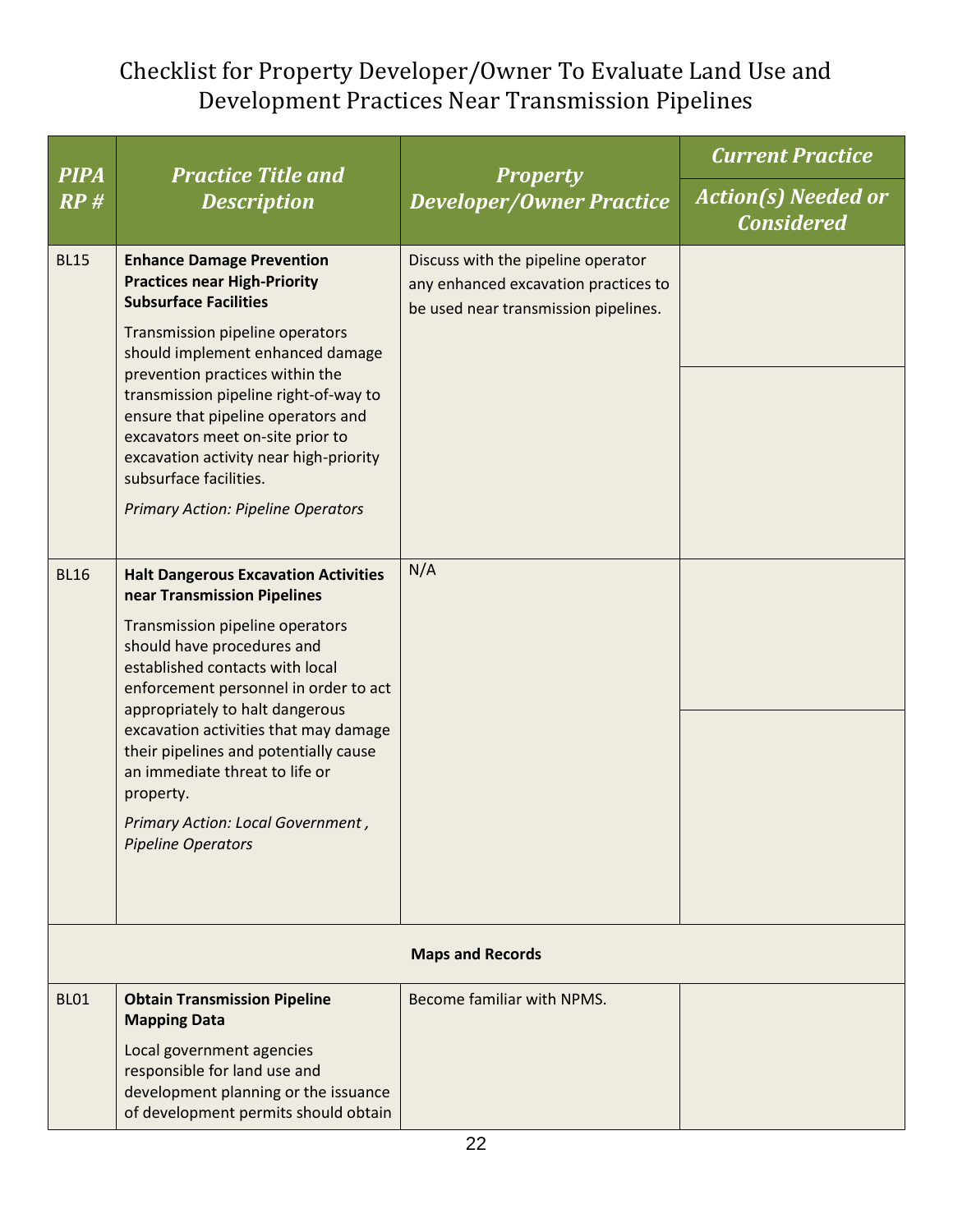| <b>PIPA</b> | <b>Practice Title and</b>                                                                                                                                                                                                                                                                             |                                                                                                                                                                       | <b>Current Practice</b>                         |
|-------------|-------------------------------------------------------------------------------------------------------------------------------------------------------------------------------------------------------------------------------------------------------------------------------------------------------|-----------------------------------------------------------------------------------------------------------------------------------------------------------------------|-------------------------------------------------|
| RP#         | <b>Description</b>                                                                                                                                                                                                                                                                                    | <b>Property</b><br><b>Developer/Owner Practice</b>                                                                                                                    | <b>Action(s) Needed or</b><br><b>Considered</b> |
|             | mapping data for all transmission<br>pipelines within their areas of<br>jurisdiction from PHMSA's National<br>Pipeline Mapping System or from the<br>transmission pipeline operators and<br>show these pipelines on maps used<br>for development planning.<br><b>Primary Action: Local Government</b> |                                                                                                                                                                       |                                                 |
| <b>BL08</b> | <b>Manage Land Records</b><br>Land use agreements between<br>pipeline operators and property<br>owners should be documented and<br>managed and, when necessary,                                                                                                                                       | Manage and record land documents.<br>Land documents may include<br>easement agreements,<br>encroachment agreements, letters of<br>no objection, partial releases, and |                                                 |
|             | recorded.<br>Primary Action: Local Government,<br>Pipeline Operator                                                                                                                                                                                                                                   | easement amendments.                                                                                                                                                  |                                                 |
| <b>BL17</b> | <b>Map Abandoned Pipelines</b><br>When a transmission pipeline<br>operator abandons a transmission                                                                                                                                                                                                    | N/A                                                                                                                                                                   |                                                 |
|             | pipeline, information regarding the<br>abandoned pipeline should be<br>maintained and included in the<br>information provided to the one-call<br>center.                                                                                                                                              |                                                                                                                                                                       |                                                 |
|             | <b>Primary Action: Pipeline Operators</b>                                                                                                                                                                                                                                                             |                                                                                                                                                                       |                                                 |
| <b>BL18</b> | <b>Disclose Transmission Pipeline</b><br><b>Easements in Real Estate</b><br><b>Transactions</b>                                                                                                                                                                                                       | N/A                                                                                                                                                                   |                                                 |
|             | As part of all real estate sales<br>contracts, each state should require<br>the disclosure of known transmission<br>pipeline easements on the property.                                                                                                                                               |                                                                                                                                                                       |                                                 |
|             | <b>Primary Action: Real Estate</b><br>Commission                                                                                                                                                                                                                                                      |                                                                                                                                                                       |                                                 |